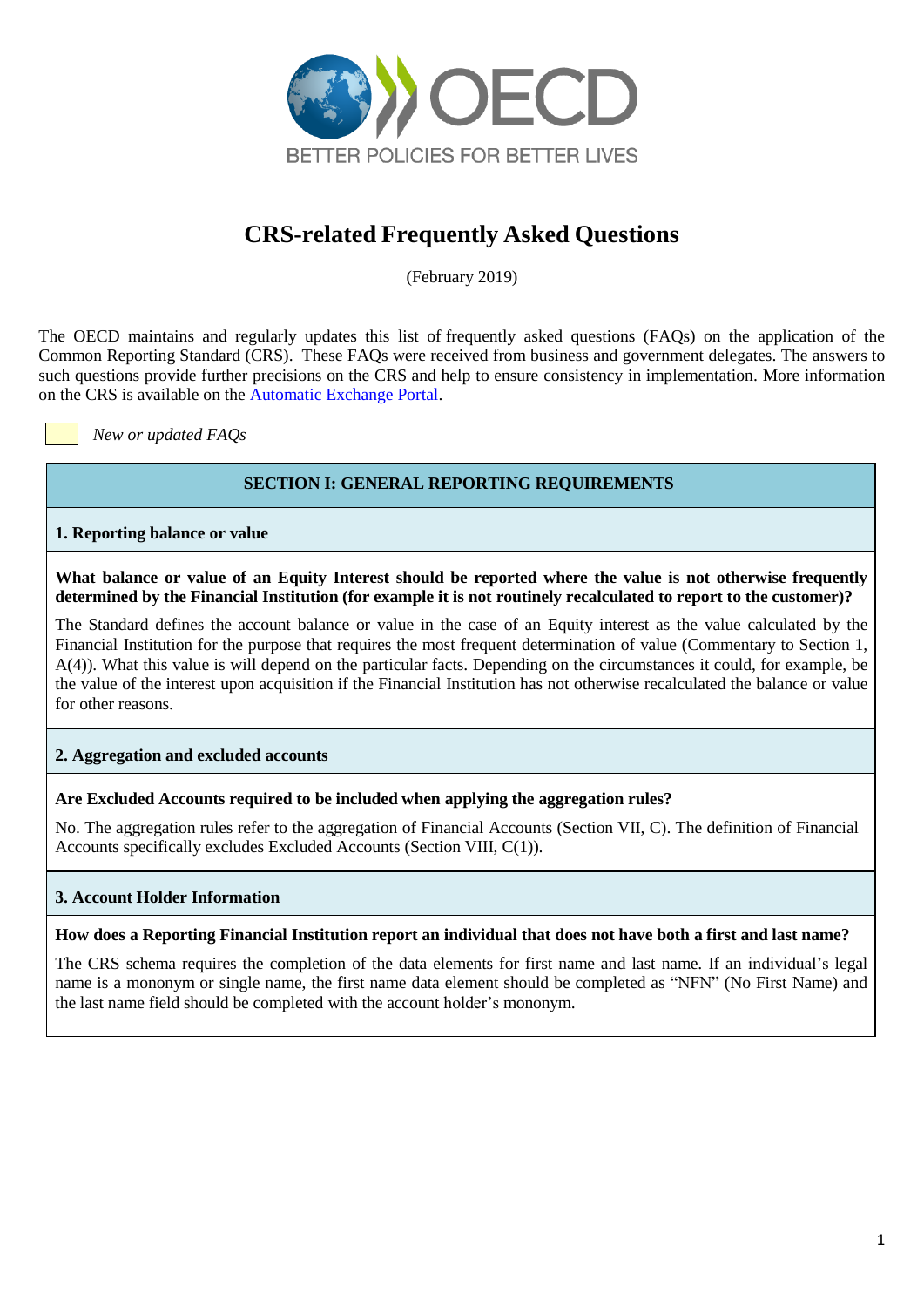# **4. Reporting of sales proceeds credited or paid with respect to the Custodial Account**

Subparagraph A(5)(b) of Section I provides that, in case of a Custodial Account, the total gross proceeds from **the sale or redemption of Financial Assets paid or credited to the account are to be reported.**

## Is reporting of these gross proceeds also required when they are paid or credited with respect to the Custodial **Account?**

Yes, as is the case for the income items set out in subparagraph A(5)(a) of Section I, reporting of gross proceeds from the sale or redemption of Financial Assets held in a Custodial Account under subparagraph A(5)(b) of Section I is required both in case these gross proceeds are paid or credited to the account and in case they are paid or credited with respect to such account.

In the case that Financial Assets are held in a Custodial Account, any income, and gross proceeds from the sale or redemption of such Financial Assets are reportable by the Custodial Institution maintaining such Custodial Account, regardless of the account to which such amounts are paid or credited.

## **5. Requirement to collect TINs**

Paragraph 30 of the Commentary on Section I provides that a TIN is not required to be reported with respect to a Reportable Account held by a Reportable Person with respect to whom a TIN has not been issued. Should **a Financial Institution request a Reportable Person to obtain and provide a TIN, in case such Reportable** Person is or may be eligible to obtain a TIN (or the functional equivalent) in its jurisdiction of residence, but is **not required to obtain a TIN and has not obtained a TIN?**

No.

## **6. Intermittent distributions to discretionary beneficiaries of a trust that is a Reporting Financial Institution**

In the case of a trust that is a Financial Institution, an Equity Interest is considered to be held by any person treated as the settlor or beneficiary of all or a portion of the trust. For these purposes, a beneficiary who may receive a discretionary distribution from the trust only will be treated as a beneficiary of the trust if such **person receives a distribution in the calendar year or other appropriate reporting period (see Section VIII (C)(4) and related commentary).**

If a discretionary beneficiary of a trust that is a Financial Institution receives a distribution from the trust in a given year, but not in a following year, should the absence of a distribution in such following year be treated as **an account closure?**

No, the absence of a distribution does not constitute an account closure, as long as the beneficiary is not permanently excluded from receiving future distributions from the trust.

#### **7. Reporting Controlling Persons of settlors that are Entities**

The Standard provides that where the settlor of a trust is an Entity, Reporting Financial Institutions must also **identify the Controlling Person(s) of the settlor and report them as Controlling Person(s). Are the Controlling Persons to be identified and reported only in the year of settlement, or also in subsequent years?**

The identification and reporting of Controlling Persons of the settlor is required not only in the year of settlement but also in all subsequent years.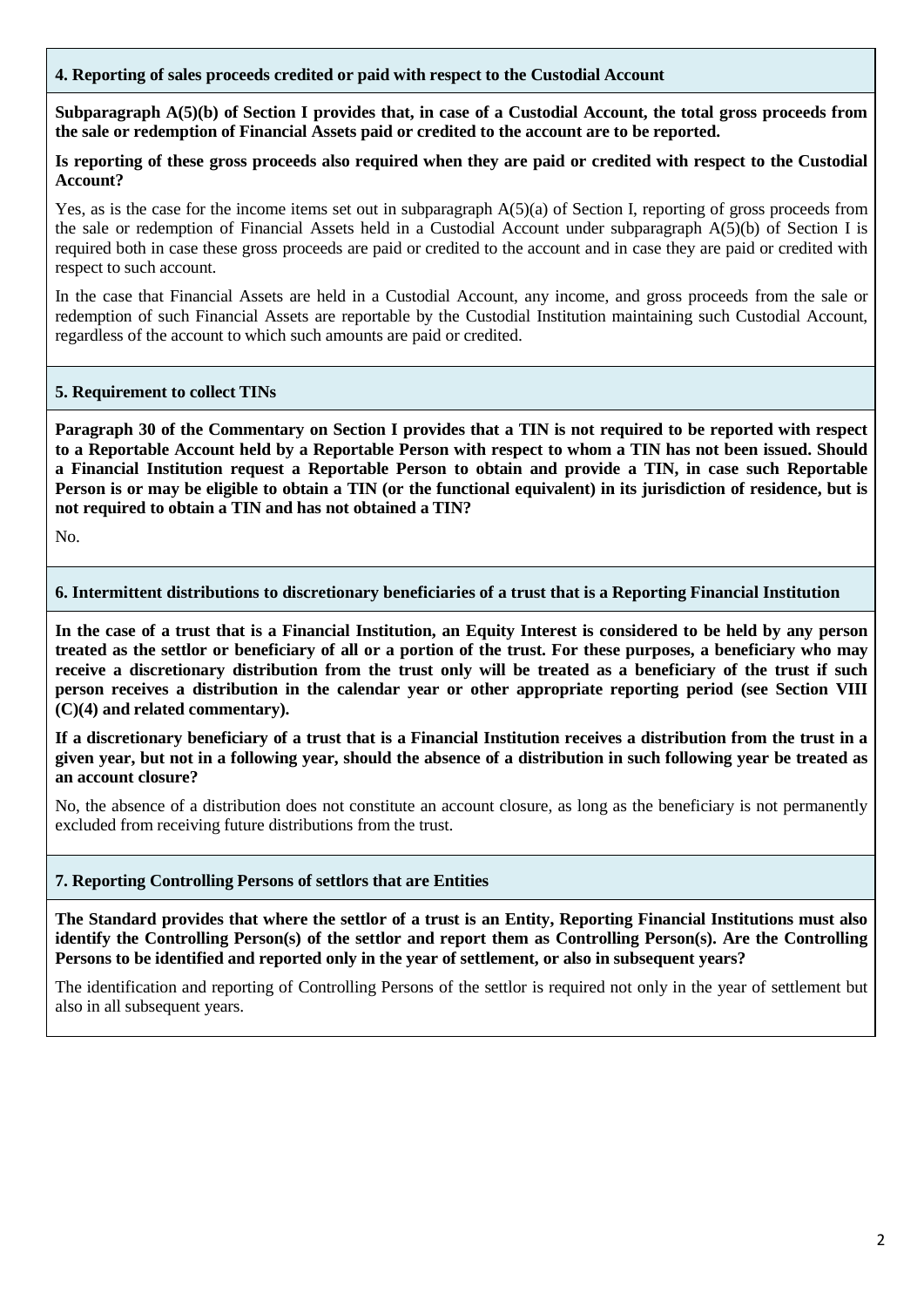**8. Reporting requirements in year of closure of a trust account**

## **What is the financial activity to be reported in case of closure of an account:**

**a) maintained by a trust that is a Reporting Financial Institution?**

## **b) maintained by a Reporting Financial Institution for a trust that is a Passive NFE?**

In both cases the financial activity to be reported includes both the fact of closure of the account and the gross payments made to the Account Holder during the relevant reporting period.

# **9. Collection of TINs from a Controlling Person that is not a Reportable Jurisdiction Person**

**Pursuant to Section VIII(D)(8), an Investment Entity described in Section VIII(A)(6)(b) that is not a Participating Jurisdiction Financial Institution is a Passive NFE, and the due diligence procedures in either** Section V or Section VI must be applied to the account of the Investment Entity to determine whether its account is a Reportable Account. The account is a Reportable Account if the Passive NFE has one or more Controlling Persons who are Reportable Persons. In the case where a Controlling Person is not a Reportable **Jurisdiction Person, is there a requirement to collect the TIN of such Controlling Person?**

Subject to provisions in domestic law, in particular with respect to the so-called "wider approach", as reflected in Annex 5 to the Standard, if a Controlling Person is not a Reportable Jurisdiction Person, the TIN is not required to be collected from such Controlling Person.

# **10. Qualification of usufruct for CRS purposes**

#### **How may a usufruct (a legal right to use and derive profit from property) to be treated for CRS purposes?**

Both the bare owner ("nu-propriétaire") and the usufructuary ("usufruitier") may be considered as joint Account Holders or as Controlling Persons of a trust for due diligence and reporting purposes.

#### **11. Reporting Obligations of the Reporting Financial Institution that is in the process of being liquidated**

#### **How should a Reporting Financial Institution that is in the process of being liquidated or wound up discharge its due diligence and reporting obligations under the CRS?**

As a general rule, a Financial Account is treated as a Reportable Account as of the date it is identified as such pursuant to the due diligence procedures (Section  $II(A)$ ). The Reportable Account remains reportable until the date it ceases to be a Reportable Account (e.g. due to the closure of the account). If a Reportable Account is closed due to the liquidation or winding up of the Reporting Financial Institution, information with respect to such account remains annually reportable until the date of closure of the Financial Account (Commentary to Section II(A)) by the Reporting Financial Institution in the framework of the liquidation or the winding-up.

In this respect, jurisdictions may provide further guidance to their Reporting Financial Institutions on how to fulfil their due diligence and reporting obligation during the liquidation or winding up process, taking into account relevant domestic legal provisions, in particular in the areas of corporate and insolvency law.

In this respect, an option could be to allow reliance on a third-party service provider to ensure that all due diligence and reporting obligations of the Reporting Financial Institution are adequately carried out (Section II(D)).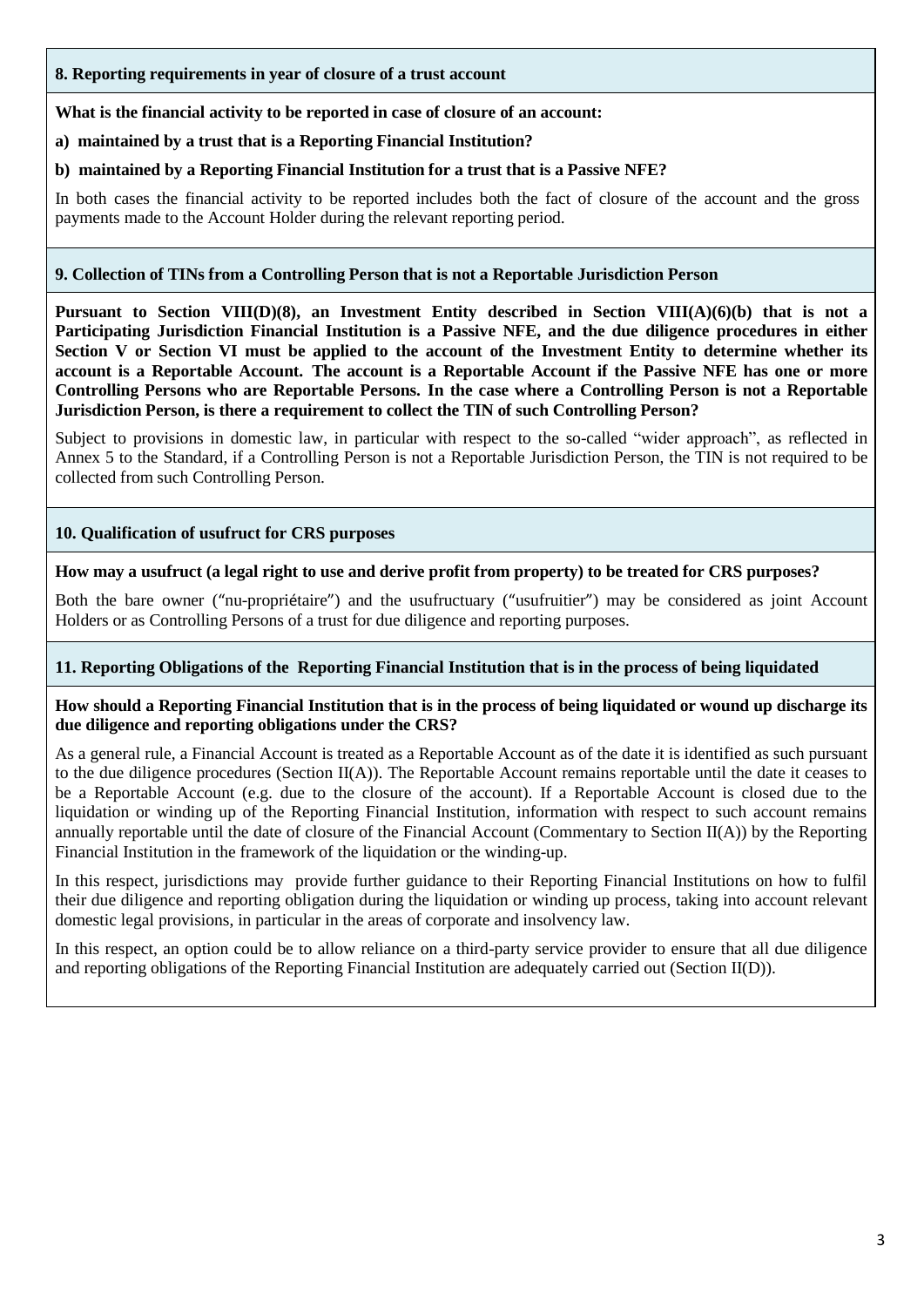# **SECTIONS II-VII: DUE DILIGENCE REQUIREMENTS**

## **1. Documentary Evidence**

#### **Does the Standard require a Reporting Financial Institution to retain a paper copy of the Documentary Evidence collected as part of its due diligence procedures?**

No. A Reporting Financial Institution is not required to retain a paper copy of the Documentary Evidence, but may do so (Paragraph 157 to the Commentary on Section VIII). A Reporting Financial institution may retain an original, certified copy, or photocopy of the Documentary Evidence or, instead, a notation of the type of documentation reviewed, the date the documentation was reviewed, and the document's identification number (if any) (for example, a passport number).

#### **2. Residence address test – requirement to manually review Documentary Evidence**

#### Does the requirement in the Standard to confirm the residence address with the Documentary Evidence on file **require accounts to be manually reviewed?**

The Standard does not require a paper search to examine the Documentary Evidence. Generally, a requirement of the residence address test is that the residence address is based on Documentary Evidence (Section III, B, (1) and the associated Commentary). If a Financial Institution has kept a notation of the Documentary Evidence, as described above, or has policies and procedures in place to ensure that the current residence address is the same as the address on the Documentary Evidence provided, then the Reporting Financial Institution will have satisfied the Documentary Evidence requirement of the residence address test.

#### **3. Residence address test – two residence addresses**

## Is it possible that after the application of the residence address test it is determined that the Account Holder **has two residence addresses?**

Yes. Provided all the conditions for applying the residence address test are met (Section III, B, (1), and the associated Commentary), then it would be possible for the residence address test to result in two addresses being found. For example, with respect to a bank account maintained in Country A, a bank could have two addresses meeting the requirements in a case where a resident of Country B is working and living half her time in Country B and Country C. In this case a self-certification could be sought or the account could be reported to all Reportable Jurisdictions where there is a residence address.

#### **4. Reliance on AML/KYC procedures for identifying Controlling Persons**

With respect to Pre-existing Entity Accounts with an aggregate account balance or value that does not excess **USD 1,000,000, what is the due diligence and reporting requirement in cases where the Financial Institution** holds information on the names of Controlling Persons and no other information as it was not required to **collect such information pursuant to applicable AML/KYC procedures?**

The Standard provides that for accounts with a balance or value below USD 1 million (after applying the aggregation rules), the Financial Institution may rely on information collected and maintained for regulatory or customer relationship purposes, including AML/KYC procedures to determine whether a Controlling Person is a Reportable Person (Section V, D, (2), c)). Since, in the example given, the Financial Institution does not have and is not required to have any such information on file that indicates the Controlling Person may be a Reportable Person, it cannot document the residence of the Controlling Persons and does not need to report that person as a Controlling Person.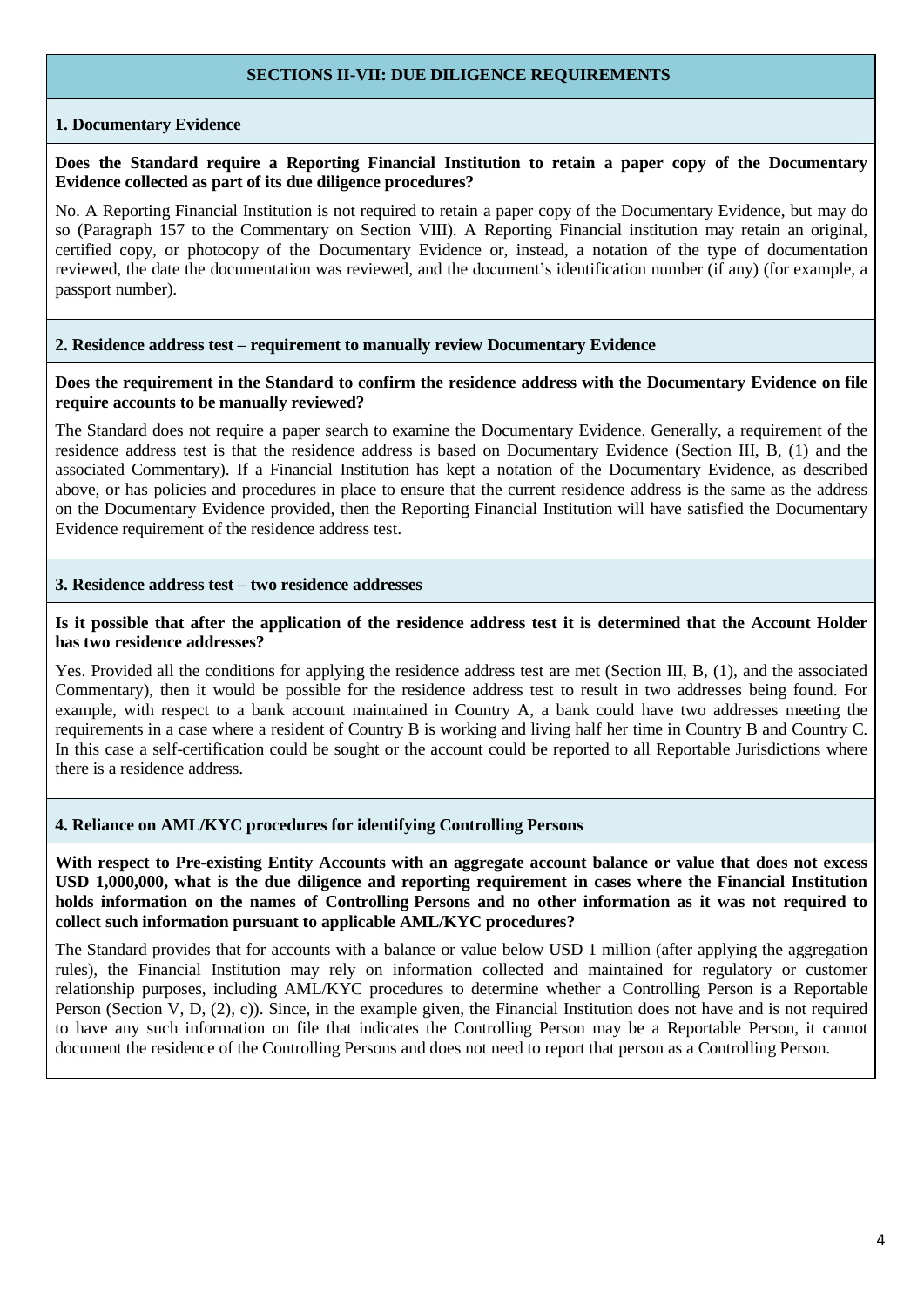# **5. Identification of Controlling Persons of Passive NFEs with Financial Institutions in the chain of legal ownership**

**For purposes of determining the Controlling Persons of a Passive NFE, does the CRS allow a Reporting Financial Institution to not determine/report such Controlling Person on the basis that there is a Reporting Financial Institution in the ownership chain between the Passive NFE and the Controlling Person?**

No. The CRS status of intermediate Entities in the ownership chain is irrelevant for these purposes.

## **6. AML/KYC Procedures and due diligence for CRS purposes**

**With respect to the due diligence procedures set out in Sections III-VII, what are the consequences of a change in the AML/KYC Procedures to be applied by Financial Institutions?**

Section VIII(E)(2) provides that the term "AML/KYC Procedures" means the customer due diligence procedures of a Reporting Financial Institution pursuant to the anti-money laundering or similar requirements to which such a Reporting Financial Institution is subject. Consequently, for carrying out the due diligence procedures of Sections III-VII, the applicable AML/KYC Procedures are those to which a Financial Institution is subject at a given moment in time, as long as, for New Accounts, such procedures are consistent with the 2012 FATF Recommendations.

Where there is an amendment to the applicable AML/KYC Procedures (e.g. upon a jurisdiction implementing new FATF Recommendations), Financial Institutions may be required to collect and maintain additional information for AML/KYC purposes in that jurisdiction. For the purposes of the due diligence procedures set out in Sections III-VII and in line with paragraph 17 of the Commentary on Section III, the additional information obtained under such amended AML/KYC Procedures must be used to determine whether there has been a change of circumstances in relation to the identity and/or reportable status of Account Holders and/or Controlling Persons.

As explained in paragraph 4 of the Commentary on Section VII, if the additional information obtained is inconsistent with the claims made by a person in a self-certification, there has been a change in circumstances, and a Financial Institution will have a reason to know that a self-certification is unreliable or incorrect.

#### **7. Obligations of a Financial Institution to establish tax residency**

What are the obligations under the Standard of a Financial Institution to establish the tax residency of its **customers in relation to the New Account procedures?**

A Financial Institution is not required to provide customers with tax advice or to perform a legal analysis to determine the reasonableness of self-certification. Instead, as provided in the Standard, for New Accounts the Financial Institution may rely on a self-certification made by the customer unless it knows or has reason to know that the selfcertification is incorrect or unreliable, (the "reasonableness" test), which will be based on the information obtained in connection with the opening of the account, including any documentation obtained pursuant to AML/KYC procedures. The Standard provides examples of the application of the reasonableness tests (Section IV, A, and the associated Commentary).

The Standard also states that Participating Jurisdictions are expected to help taxpayers determine, and provide them with information with respect to, their residence(s) for tax purposes (Paragraph 6 of the Commentary to Section IV and Paragraph 9 of the Commentary on Section VI). The OECD is facilitating this process through a centralised dissemination of the information (on the Automatic Exchange Portal). Financial Institutions could also direct customers towards this information.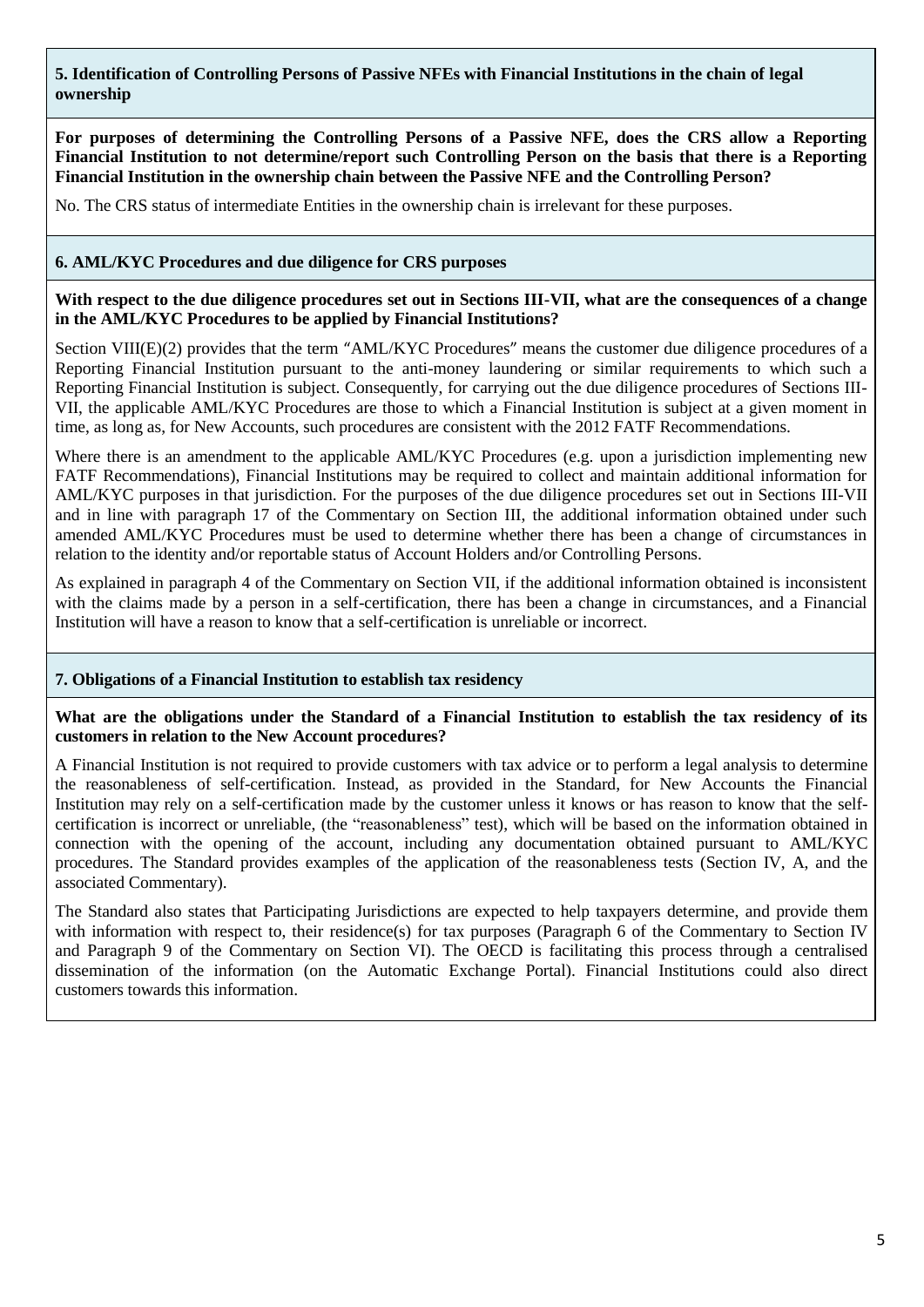## **8. The Validation of TINs**

## **With respect to a Taxpayer Identification Number (TIN) provided on a self-certification, when will a Reporting Financial Institution know or have reason to know the self-certification is incorrect or unreliable?**

The Standard provides that a Reporting Financial Institution may rely on a self-certification unless it knows or has reason to know that the self-certification is incorrect or unreliable (Section VII, paragraph A and associated Commentary). This includes, among the other information provided on the self-certification, the TIN in relation to a Reportable Jurisdiction. The Standard includes an expectation that Participating Jurisdictions will provide Reporting Financial Institutions with information with respect to the issuance, collection and, to the extent possible, the practical structure and other specifications of TINs (Commentary to Section VIII, paragraph 149). The OECD will be facilitating this process through a centralised dissemination of the information (on the Automatic Exchange Portal).

A Reporting Financial Institution will have reason to know that a self-certification is unreliable or incorrect if the selfcertification does not contain a TIN and the information included on the Automatic Exchange Portal indicates that Reportable Jurisdiction issues TINs to all tax residents. The Standard does not require a Reporting Financial Institution to confirm the format and other specifications of a TIN with the information provided on the Automatic Exchange Portal. However Reporting Financial Institutions may nevertheless wish to do so in order to enhance the quality of the information collected and minimise the administrative burden associated with any follow up concerning reporting of an incorrect TIN. In this case, they may also use regional and national websites providing a TIN check module for the purpose of further verifying the accuracy of the TIN provided in the self-certification.

## **9. Self-Certification – meaning of "positively affirmed"**

## A requirement for a self-certification to be valid on account opening under the Standard is that it must be **signed or positively affirmed by the customer (Paragraph 7 to the Commentary on Section IV). How should "otherwise positively affirmed" be understood?**

A self-certification is otherwise positively affirmed if the person making the self-certification provides the Financial Institution with an unambiguous acknowledgement that they agree with the representations made through the selfcertification. In all cases, the positive affirmation is expected to be captured by the Financial Institution in a manner such that it can credibly demonstrate that the self-certification was positively affirmed (e.g., voice recording, digital footprint, etc.). The approach taken by the Financial Institution in obtaining the self-certification is expected to be in a manner consistent with the procedures followed by the Financial Institution for the opening of the account. The Financial Institution will need to maintain a record of this process for audit purposes, in addition to the selfcertification itself.

#### **10. Verbal self-certification**

#### **Does the Standard allow for the gathering of information for a self-certification verbally on account opening under the Standard?**

A self-certification may be provided in any manner and in any form (see for example Paragraph 9 to the Commentary on Section IV). Therefore, provided the self-certification contains all the required information (see for example Paragraph 7 to Commentary on Section IV) and the self-certification is signed or positively affirmed by the customer, a Financial Institution may gather verbally the information required to populate or otherwise obtain the selfcertification. The approach taken by the Financial Institution in obtaining the self-certification is expected to be in a manner consistent with the procedures followed by the Financial Institution for the opening of the account. The Financial institution will need to maintain a record of this process for audit purposes, in addition to the selfcertification itself.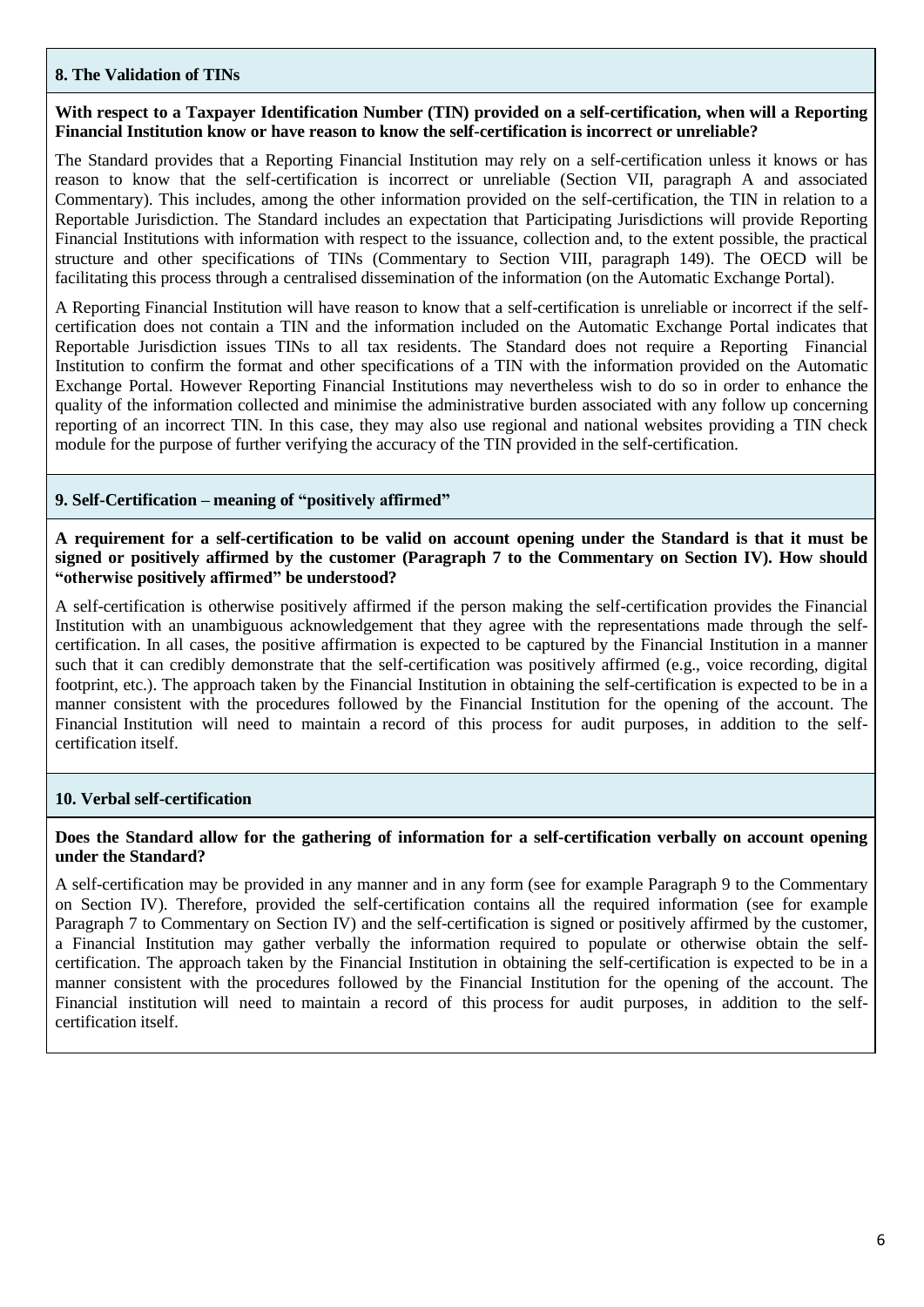## **11. Self-certification with yes/no response**

#### **Does the Standard allow for a self-certification to solicit a yes/no response to questions about tax residence?**

Yes. A self-certification can be completed based on a yes/no response to record the customer's jurisdiction(s) of tax residence, instead of requiring the completion of a blank field. The Standard does not prescribe how information on jurisdiction(s) of tax residence must be collected but provides that the information with respect to tax residence cannot be prepopulated (see paragraphs 7 and 8 to the Commentary on Section IV). For example, in order to complete a selfcertification the customer could be asked whether the jurisdiction in which the account is being opened is the sole tax residence of the account holder, with additional questions only being asked if the answer is no.

## **12. Self-certification provided on the basis of a PoA**

## Does the Standard allow for a self-certification to be provided by third party on the basis of a power of **attorney?**

If an Account Holder has provided that another person has legal authority to represent the Account Holder and make decisions on their behalf, such as through a power of attorney, then that other person may also provide a selfcertification.

## **13. Reason to Know**

**Should a self-certification contain language requiring the Account Holder to update the Reporting Financial Institution if there is a change in the information that affects the Account Holder's status?**

Although this is not a requirement under the Standard, a Reporting Financial Institution may want (or may be required to under a particular jurisdiction's domestic law) to include such language in self-certifications collected from its Account Holders as it may reduce the onus on the Reporting Financial Institution in applying the reasonableness test. Pursuant to the reasonableness test, a Reporting Financial Institution may not rely on a self-certification if it knows or has reason to know that the information contained on the self-certification is unreliable or incorrect. Commentary on Section VII paragraph 2-3.

Jurisdictions may also consider including in their domestic law implementing the CRS a requirement on Account Holders to provide a self-certification to the Reporting Financial Institution and to inform the Reporting Financial Institution if there is a change to information contained in the self-certification that affects their status under CRS.

#### **14. New Accounts of Pre-existing Account Holders**

**With respect to the allowance to treat certain New Accounts of a pre-existing customer as a Pre-existing Account, how broad is the requirement that the opening of the Financial Account does not require the provision of new, additional or amended customer information by the Account Holder other than for purposes of the CRS?**

The Commentary provides that a jurisdiction may allow Reporting Financial Institutions to treat a New Account opened by an Account Holder that holds an account with the Reporting Financial Institution (or a Related Entity within the same jurisdiction as the Reporting Financial Institution) as a Pre-existing Account provided that certain conditions are met. Such conditions include that the opening of the Financial Account does not require the provision of new, additional or amended customer information by the Account Holder other than for purposes of the CRS. See Commentary to Section VIII, paragraph 82. This condition should be interpreted to include any instances in which the Account Holder is required to provide the Reporting Financial Institution with new, additional or amended customer information (as a result of a legal, regulatory, contractual, operational or any other requirement) in order to open the account. The rationale for this condition is that such instances provide an opportunity to obtain a self-certification together with new, additional or amended customer information as part of the opening of the account.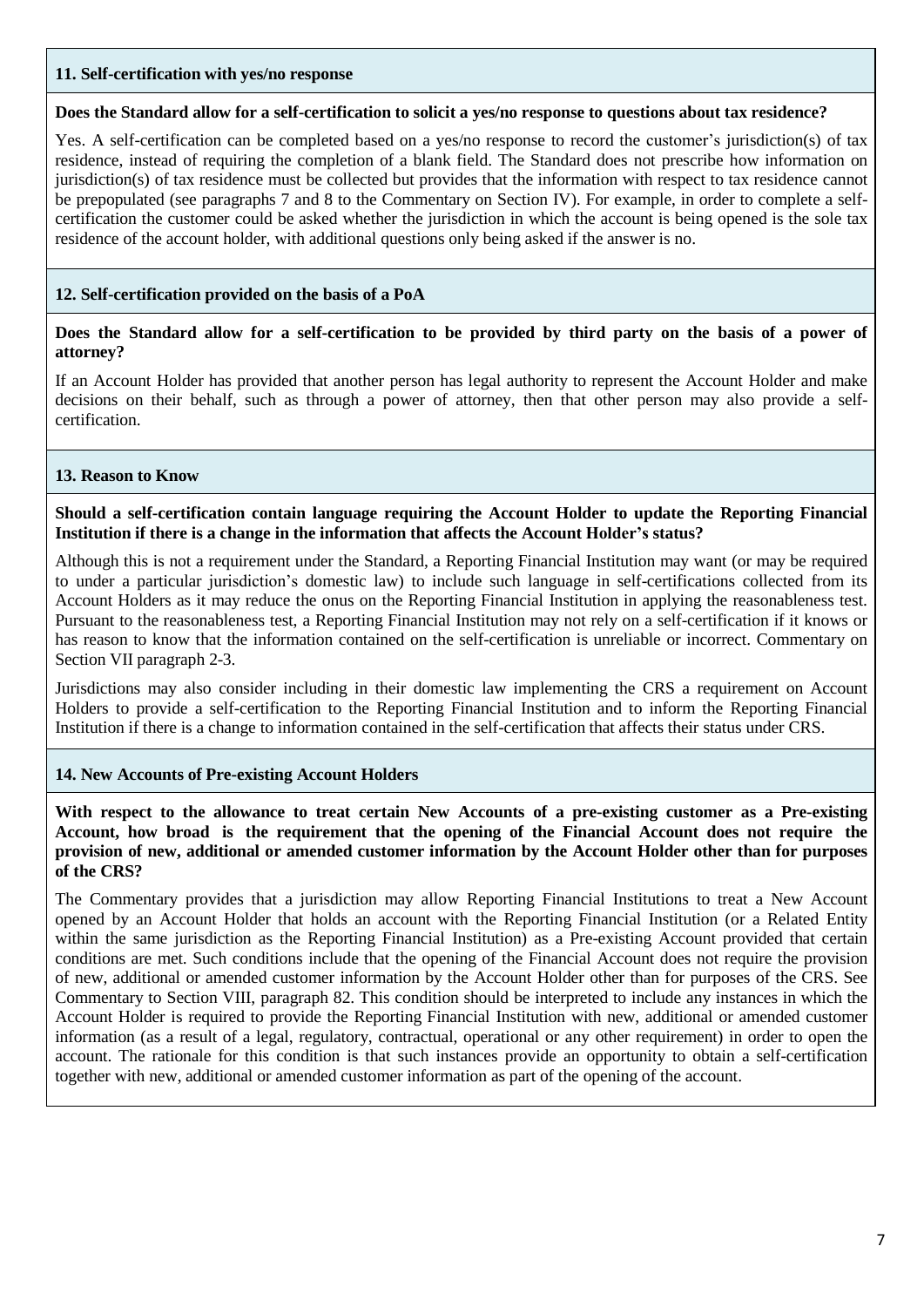## **15. The relationship manager test**

## How might the standard of knowledge test applicable to a Relationship Manager contained in the Standard be **operationalised in practice?**

The standard of knowledge test applicable to a Relationship Manager (for example, Section III, C(4) and the associated Commentary) could be operationalised through regular (e.g. yearly) instructions and training by a Financial Institution to all of its employees that could be considered Relationship Managers according to the Standard (Paragraphs 38 to 42 of the Commentary to Section III, C(4)). This could include the Financial Institution maintaining a record of a response made by each Relationship Manager stating that they aware of their obligations and the channels to communicate any reason to know that an Account Holder for which they manage the relationship is a Reportable Person. These communications could then be centrally processed by the Financial Institution in the manner required by the Standard.

## **16. Reliance on Service Providers**

## Does the Standard provide any restrictions on the use of a service provider to fulfil a Reporting Financial **Institution's due diligence and/or reporting requirements under the CRS?**

A jurisdiction may allow Reporting Financial Institutions to use service providers to fulfil their reporting and/or due diligence obligations. See Commentary on Section II, paragraph 6. The Standard does not require, for instance, that the service provider be within the same jurisdiction as the Reporting Financial Institution or obtain approval from the relevant jurisdiction to act as a service provider. The Commentary does provide that the Reporting Financial Institution must satisfy the requirements contained in domestic law and will remain responsible for its reporting and due diligence obligations (i.e., the actions of the service provider are imputed to the Reporting Financial Institution). To facilitate effective implementation, the jurisdiction must have access to the relevant records and evidence relied upon by the Reporting Financial Institution and service provider for the performance of the reporting and/or due diligence procedures set out in the CRS. See Commentary on Section IX, paragraphs 7-12.

## **17. Determination of CRS Status of Entities**

#### **Which jurisdiction's rules should apply to determine an Entity's status?**

The Commentary provides that an Entity's status as a Financial Institution or nonfinancial entity (NFE) should be resolved under the laws of the Participating Jurisdiction in which the Entity is resident. See Commentary on Section IX, paragraph 2. If an Entity is resident in a jurisdiction that has not implemented the CRS, the rules of the jurisdiction in which the account is maintained determine the Entity's status as a Financial Institution or NFE since there are no other rules available.

When determining an Entity's status as an active or passive NFE, the rules of the jurisdiction in which the account is maintained determine the Entity's status. However, a jurisdiction in which the account is maintained may permit (e.g. in its domestic implementation guidance) an Entity to determine its status as an active or passive NFE under the rules of the jurisdiction in which the Entity is resident provided that the jurisdiction in which the Entity is resident has implemented the CRS.

# **18. Residence Address Test – Penalty of perjury**

**The Commentary on Section III defines in what situations the Residence Address Test can be applied. Paragraph 10 refers to a declaration signed under penalty of perjury. What does "penalty of perjury" mean?**

"Penalty of perjury" in this context is meant to include all situations where a jurisdiction has included a penalty of a criminal nature for providing a false declaration in its law.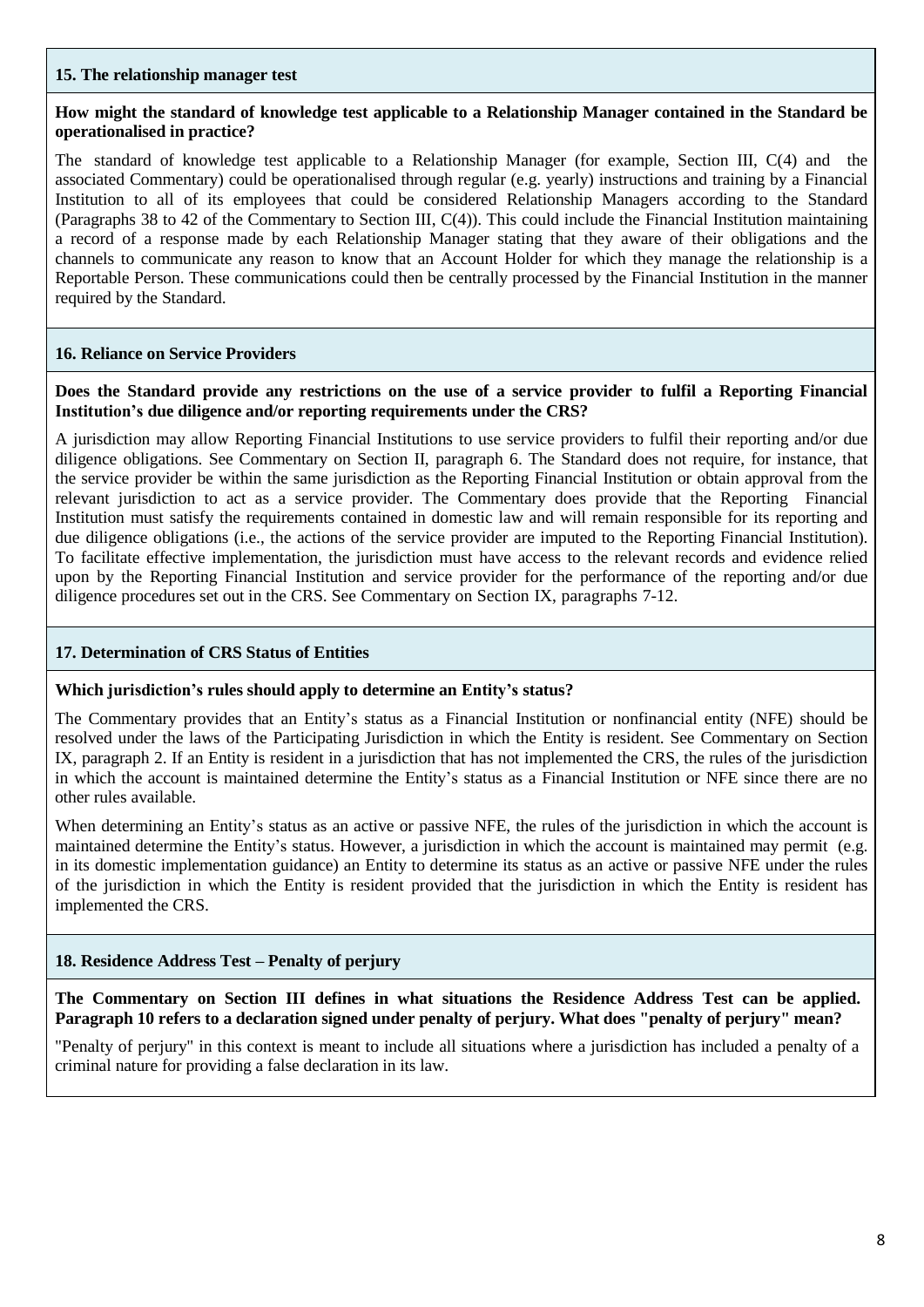## **19. Requirement to obtain a TIN in the framework of the curing procedure**

Does a Reporting Financial Institution need to ensure that a Tax Identification Number (TIN) is present on the **self-certification of an Account Holder, in case such self-certification is obtained as part of the curing** procedure foreseen by subparagraph B(6) of Section III and indicates that the Account Holder is a Reportable **Person?**

In the context of the due diligence procedures for Preexisting Accounts, the Financial Institution is required to use reasonable efforts to obtain a TIN. In case the self-certification is received in the course of the curing procedure, this implies as a minimum that the Financial Institution requests the Account Holder to provide a self-certification which includes a TIN, if applicable. The Financial Institution can rely on such a self-certification, even if it does not contain a TIN of the Account Holder, provided it continues to use reasonable efforts to obtain the TIN.

## **20. New Entity Accounts – Reliance on publicly available information**

**Subparagraph A(1)(a) of Section VI provides a Financial Institution needs to obtain a self-certification for the purposes of determining the tax residence of a New Entity Account Holder. Subparagraph A(1)(b) then** provides that, if the self-certification indicates that the New Entity Account Holder is resident in a Reportable **Jurisdiction, the account is to be considered a Reportable Account, unless the Financial Institution reasonably** determines, based on information in its possession or that is publicly available, that the New Entity Account **Holder is not a Reportable Person with respect to such Reportable Jurisdiction.**

In case a Financial Institution knows, based on information in its possession or that is publicly available, that a New Entity Account Holder is not a Reportable Person, irrespective of its residence (e.g. because it is a corporation that is publicly traded), is the Financial Institution still required to obtain a self-certification from **the New Entity Account Holder?**

Paragraph 6 of the Commentary on Section VI provides that the steps of subparagraph (A)(1)(a), i.e. obtaining a selfcertification, and subparagraph  $(A)(1)(b)$ , i.e. confirming the status as a Reportable Person, may be taken in either order. Consequently, a Financial Institution may first determine whether a New Entity Account Holder is a Reportable Person. In case it is found that the New Entity Account Holder is not a Reportable Person (e.g. because it is a Financial Institution or a corporation that is publicly traded), the Financial Institution would not be required to obtain a self-certification from such New Entity Account Holder under subparagraph (A)(1)(a).

# **21. Determination of the threshold for due diligence with respect to Controlling Persons**

For the purposes of determining whether a Controlling Person of a Passive NFE is a Reportable Person with **respect to a Preexisting Entity Account, a Reporting Financial Institution may, in accordance with subparagraph (D)(2)(c) of Section V, only rely on the information collected and maintained pursuant to** AML/KYC Procedures in case the aggregate account balance of such account held by one or more NFEs does not exceed USD 1 million. At what point in time is the USD 1 million threshold for the purpose of determining **the due diligence procedure applicable to Controlling Persons of Passive NFEs to be determined?**

In line with the general rules applicable to thresholds applied in the framework of the due diligence procedures, as reflected e.g. in paragraph B of Section II and paragraphs A, B and E(2) of Section V, the point in time at which the surpassing of the threshold should be verified is the last day of the calendar year or other appropriate reporting period.

# *Example:*

In case the account balance of the relevant account is USD 900 000 on the date on which the Financial Institution carried out the due diligence, but USD 1 100 000 at year-end, the threshold of USD 1 million has been surpassed for *the purpose of the due diligence obligations in that year.*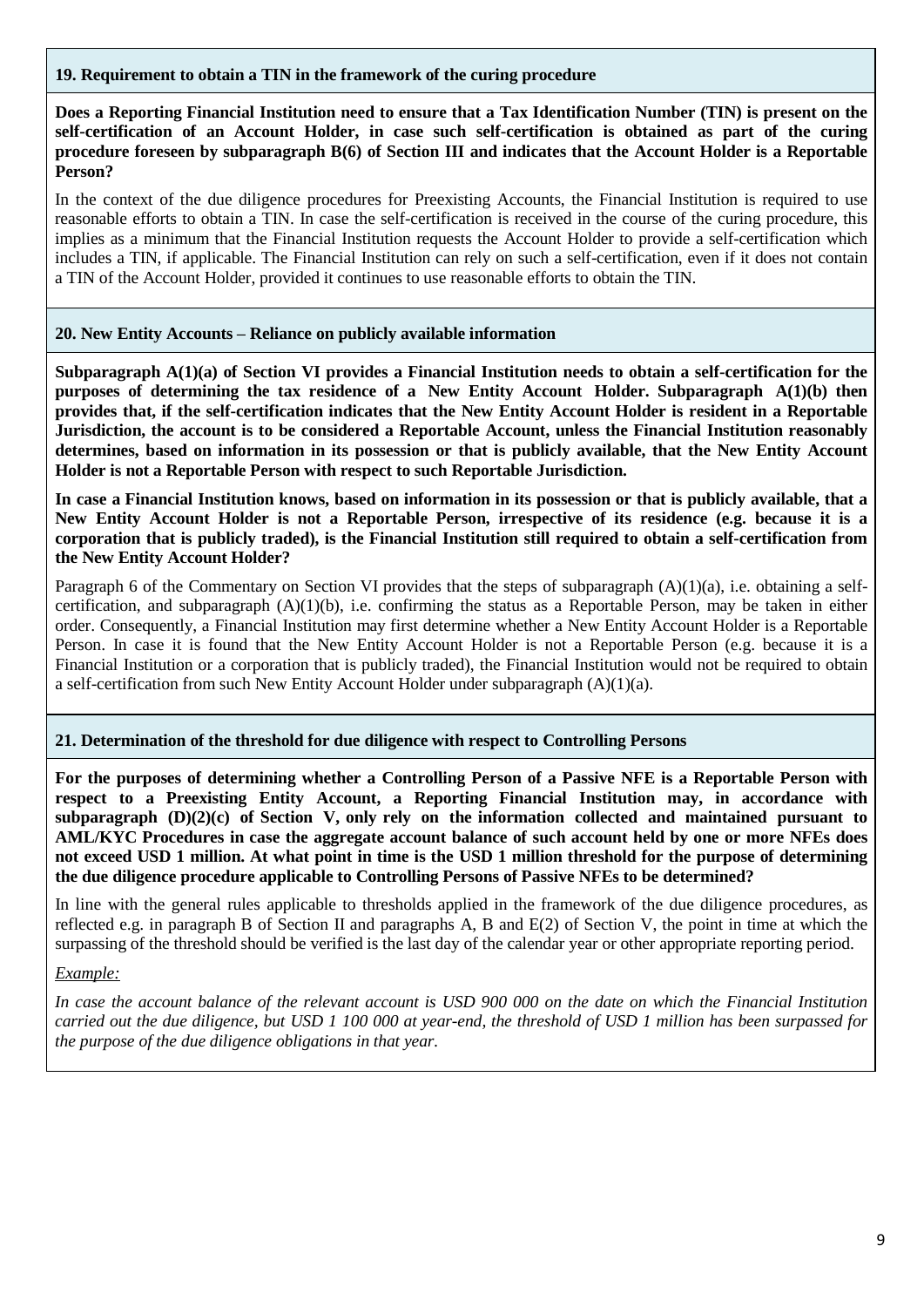## **22. Timing of self-certifications (revised)**

**With respect to New Individual and Entity Accounts the Standard provides that the Reporting Financial Institution must obtain a self-certification upon account opening. In such cases, is it expected that Reporting Financial Institutions can only open the account once a valid self-certification is received?** 

The Standard provides that a Reporting Financial Institution must obtain a self-certification upon account opening (Sections IV(A) and VI(A). Where a self-certification is obtained at account opening but validation of the selfcertification cannot be completed because it is a 'day two' process undertaken by a back-office function, the selfcertification should be validated within a period of 90 days. There are a limited number of instances, where due to the specificities of a business sector it is not possible to obtain a self-certification on 'day one' of the account opening process, for example where an insurance contract has been assigned from one person to another or in the case where an investor acquires shares in an investment trust on the secondary market. In such circumstances, the self-certification should be both obtained and validated as quickly as feasible, and in any case within a period of 90 days. Given that obtaining a self-certification for New Accounts is a critical aspect of ensuring that the CRS is effective, it is expected that jurisdictions have strong measures in place to ensure that valid self-certifications are always obtained for New Accounts. What will constitute a "strong measure" in the above exceptional instances may vary from jurisdiction to jurisdiction and should be evaluated in light of the actual results of the measure. The crucial test for determining what measure can qualify as "strong measures" is whether the measures have a strong enough impact on Account Holders and/or Financial Institutions to effectively ensure that self-certifications are obtained and validated in accordance with the rules set out in the CRS. In that light, for instance, measures that foresee the closure or freezing of the account after the expiry of 90 days or the application of very elevated penalties on Financial Institutions and/or Account Holders, can all constitute "strong measures".

In all cases, Reporting Financial Institutions shall ensure that they have obtained and validated the self-certification in time to be able to meet their due diligence and reporting obligations with respect to the reporting period during which the account was opened. At the same time, the effective implementation of the CRS pursuant to Section IX requires that jurisdictions take effective measures to ensure the reporting of Financial Accounts until a valid self-certification has been obtained.

## **23. Look-through requirement for widely-held CIVs and pension funds in the form of trusts in non-participating jurisdictions**

**When determining the Controlling Persons for New Entity Accounts as part of the application of the "lookthrough" requirement pursuant to Section VI(2) with respect to an Investment Entity described in Section VIII(A)(6)(b) resident in a non-Participating Jurisdiction that is a widely-held, regulated, trust-type Collective Investment Vehicle (CIV) or a trust-type pension fund, do Reporting Financial Institutions need to go beyond the information collected and maintained pursuant to domestic AML/KYC Procedures which are as a minimum consistent with Recommendations 10 and 25 of the FATF Recommendations (as adopted in February 2012)?**

No, as provided for in Paragraph 137 of the Commentary on Section VIII.

#### **24. Application of New Account procedures to Preexisting Accounts – relationship manager inquiry**

**Pursuant to Section II(E) jurisdictions may allow Reporting Financial Institutions to apply the due diligence procedures for New Accounts also to Preexisting Accounts. In such cases, is a Reporting Financial Institution required to apply the relationship manager inquiry, where a self-certification has been obtained under the New Account due diligence procedures?**

A relationship manager inquiry as provided in Section III is not applicable, since New Account due diligence procedures are applied, but if a relationship manager is assigned to the account, the relationship manager and thus the Reporting Financial Institution may have reason to know that a self-certification is unreliable or incorrect. In accordance with Section VII(A), a Reporting Financial Institution may not rely on a self-certification if the Reporting Financial Institution has reason to know that the self-certification is incorrect or unreliable. Paragraph 3 of the Commentary on Section VII explains that a Reporting Financial Institution has reason to know that a self-certification is unreliable or incorrect if its knowledge, including the knowledge of any relevant relationship manager, of relevant facts or statements contained in the self-certification is such that a reasonable prudent person in the position of the Reporting Financial Institution would question the claim being made.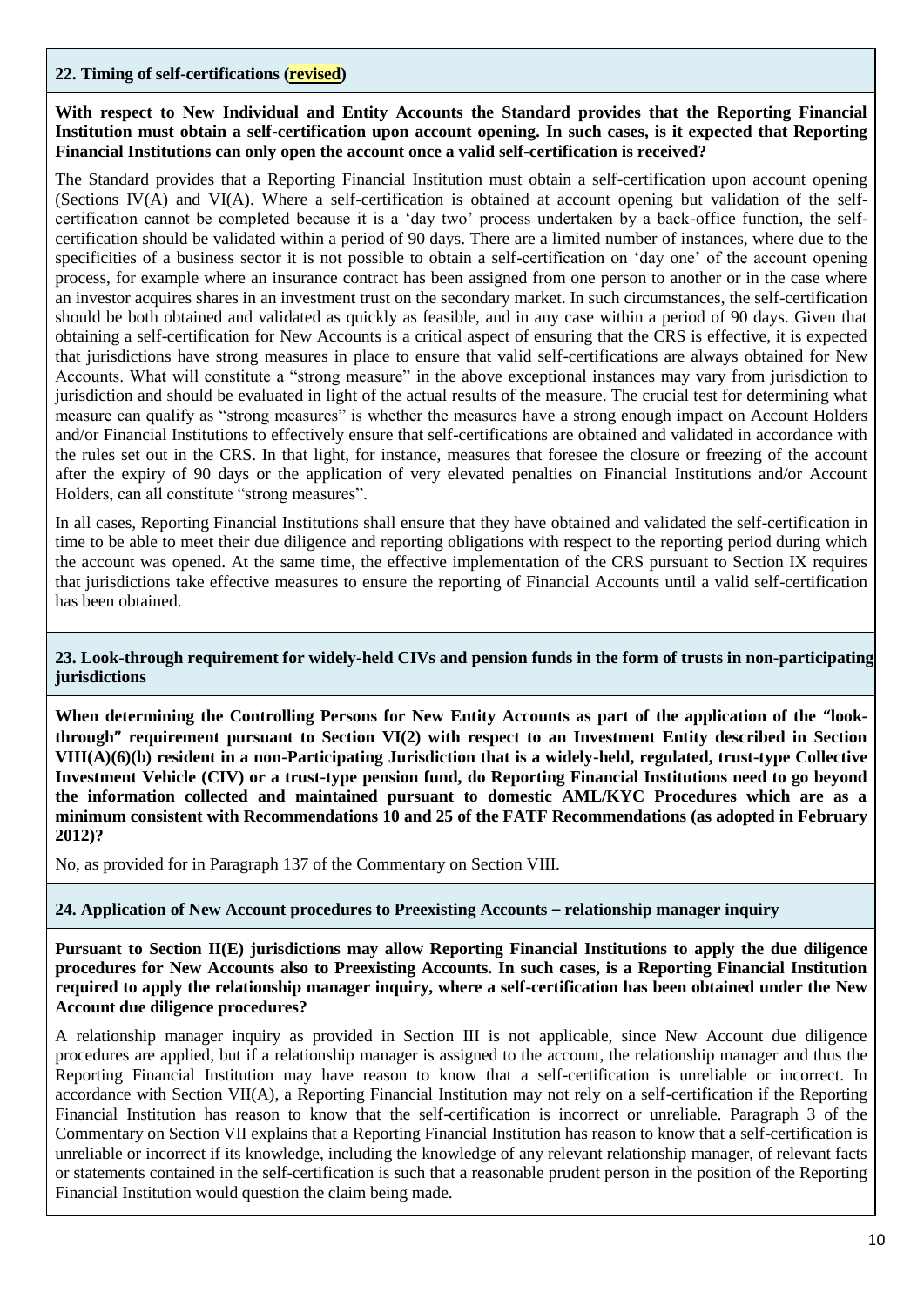# **25. Confirming the validity of self-certifications**

## **If an Individual Account Holder indicates on a self-certification that he or she does not have a jurisdiction of residence for tax purposes, may the Financial Institution rely on other documentation at its disposal, in particular an address, to determine the residence for tax purposes?**

In line with general principles set out in Section IV, when obtaining a self-certification from an Account Holder, the Financial Institution is required to confirm the reasonableness of the self-certification on the basis of other documentation, including any documentation collected pursuant to AML/KYC Procedures that is at its disposal. For instance, the fact that the self-certification indicates that the Account Holder has no residence for tax purposes but the other documentation on file contains an address constitutes a reason to doubt the validity of the self-certification. In such cases and in line with paragraph 25 of the Commentary to Section IV, the Financial Institution must ensure that it obtains a reasonable explanation and documentation, as appropriate, that supports the reasonableness of the selfcertification. If the Financial Institution does not obtain a reasonable explanation as to the reasonableness of the selfcertification, the Financial Institution may not rely on the self-certification and must obtain a new, valid selfcertification from the Account Holder (see also Question 22 on Sections II-VII).

Section IX requires jurisdictions to put in place compliance review procedures. Financial Institutions may want to inform their Account Holders that, as part of such procedures, jurisdictions may monitor and review Account Holders that have not indicated a tax residence as part of their self-certification.

## **26. Determining Controlling Persons of Entity**

**The CRS provides that the term "Controlling Person" must be interpreted in a manner consistent with Recommendation 10 and the Interpretative Note on Recommendation 10 of the Financial Action Task Force (FATF) Recommendations (Section VIII(D)(6) and associated Commentary). The Interpretative Note on Recommendation 10, inter alia, states that for legal persons those persons should be identified that have a controlling ownership interest in that legal person. In relation to legal persons that are companies it is then further specified that a "controlling ownership interest depends on the ownership structure of the company. It may be based on a threshold, e.g. any person owning more than a certain percentage of the company (e.g. 25%)."**

**If the domestic implementation of the FATF Recommendations of a jurisdiction provides for an ownership threshold lower than 25% for the identification of controlling ownership interests in companies for AML/KYC purposes, may such jurisdiction allow a Reporting Financial Institution that is subject to such domestic AML/KYC requirements to still apply the 25% threshold for its reporting under the CRS?**

No. The CRS provides that for purposes of determining the Controlling Persons of an Account Holder the AML/KYC Procedures pursuant to the anti-money laundering or similar requirements as implemented in the domestic law and to which the Reporting Financial Institution is subject apply.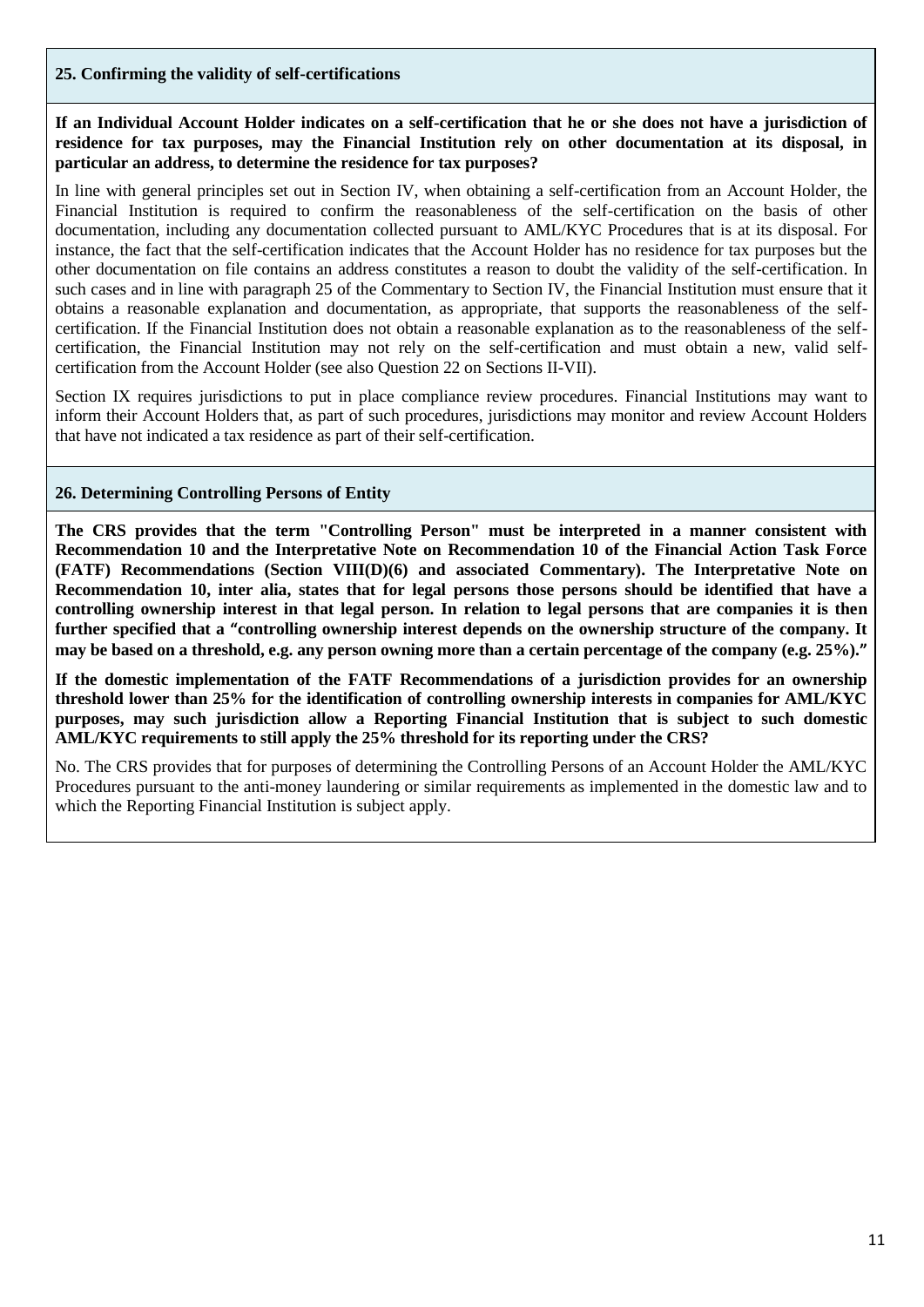## **SECTION VIII: DEFINITIONS**

## **A. REPORTING FINANCIAL INSTITUTIONS**

## **1. Entities and Cash Pooling Activities**

What is the CRS status of an Entity that regularly manages working capital by pooling the cash balances, including both positive and deficit cash balances, (i.e., cash pooling) of one or more Related Entities that are primarily engaged in a business other than that of a Financial Institution and does not provide such cash **pooling services to any Entity that is not a Related Entity?**

To determine the CRS status of an Entity that engages in cash pooling it is necessary to consider whether the Entity is a Financial Institution, or more specifically a Depository Institution or an Investment Entity, or an NFE. The Standard defines a Depository Institution as an Entity that accepts deposits in the ordinary course of a banking or similar business. See Section VIII, subparagraph (A)(5) and Commentary on Section VIII, paragraph 12-14. For purposes of determining whether an Entity is a Depository Institution, an Entity that engages in cash pooling exclusively on behalf of one or more Related Entities will not be engaged in a banking or similar business by virtue of such activity.

If the Entity is not a Depository Institution, the Entity may still be a Financial Institution if it meets the definition of an Investment Entity as set forth in Section VIII, subparagraph (A)(6), except such section specifically provides that an Investment Entity does not include an Entity that is an Active NFE because it meets any of the criteria in subparagraph  $(D)(9)(d)$  through  $(g)$ .

An Active NFE described in Section VIII, subparagraph (D)(9)(g) includes an NFE that primarily engages in financing and hedging transactions with, or for, Related Entities that are not Financial Institutions, and does not provide financing or hedging services to any Entity that is not a Related Entity, provided that the group of any such Related Entities is primarily engaged in a business other than that of a Financial Institution. See Section VIII, subparagraph (D)(9)(g). Since cash pooling is typically performed to reduce external debt and increase the available liquidity on behalf of Related Entities, cash pooling will be considered a financing transaction for purposes of the Active NFE definition. Therefore, an Entity that engages in cash pooling on behalf of one or more Related Entities that are not Financial Institutions and does not provide such cash pooling services to any Entity that is not a Related Entity, provided that the group of any such Related Entities is primarily engaged in a business other than that of a Financial Institution, will have the CRS status of Active NFE.

# **2. Holding Company or Treasury Centre of Financial Group**

#### In what circumstances, if any, will a holding company or treasury centre of a financial group have the status of **Financial Institution under CRS?**

A holding company or treasury centre of a financial group will have the status of a Financial Institution if it meets the definition of Financial Institution provided in Section VIII, paragraph A. Thus, whether a holding company or treasury centre has the status of Financial Institution depends of the facts and circumstances, and in particular on whether it engages in the specified activities or operations of a Financial Institution (as defined in Section VIII, paragraph A.) even if those activities or operations are engaged in solely on behalf of Related Entities or its shareholders. An Entity that, for example, enters into foreign exchange hedges on behalf of the Entity's Related Entity financial group to eliminate the foreign exchange risk of such group, will meet the definition of Financial Institution provided that the other requirements of Investment Entity definition are met. A holding company will also meet the definition of Financial Institution, specifically, Investment Entity, if it functions as or hold itself out as an investment fund, private equity fund, venture capital fund, and similar investment vehicles if investors participate (either through debt or equity) in investment schemes through the holding company. See Commentary to Section VIII, paragraph 20.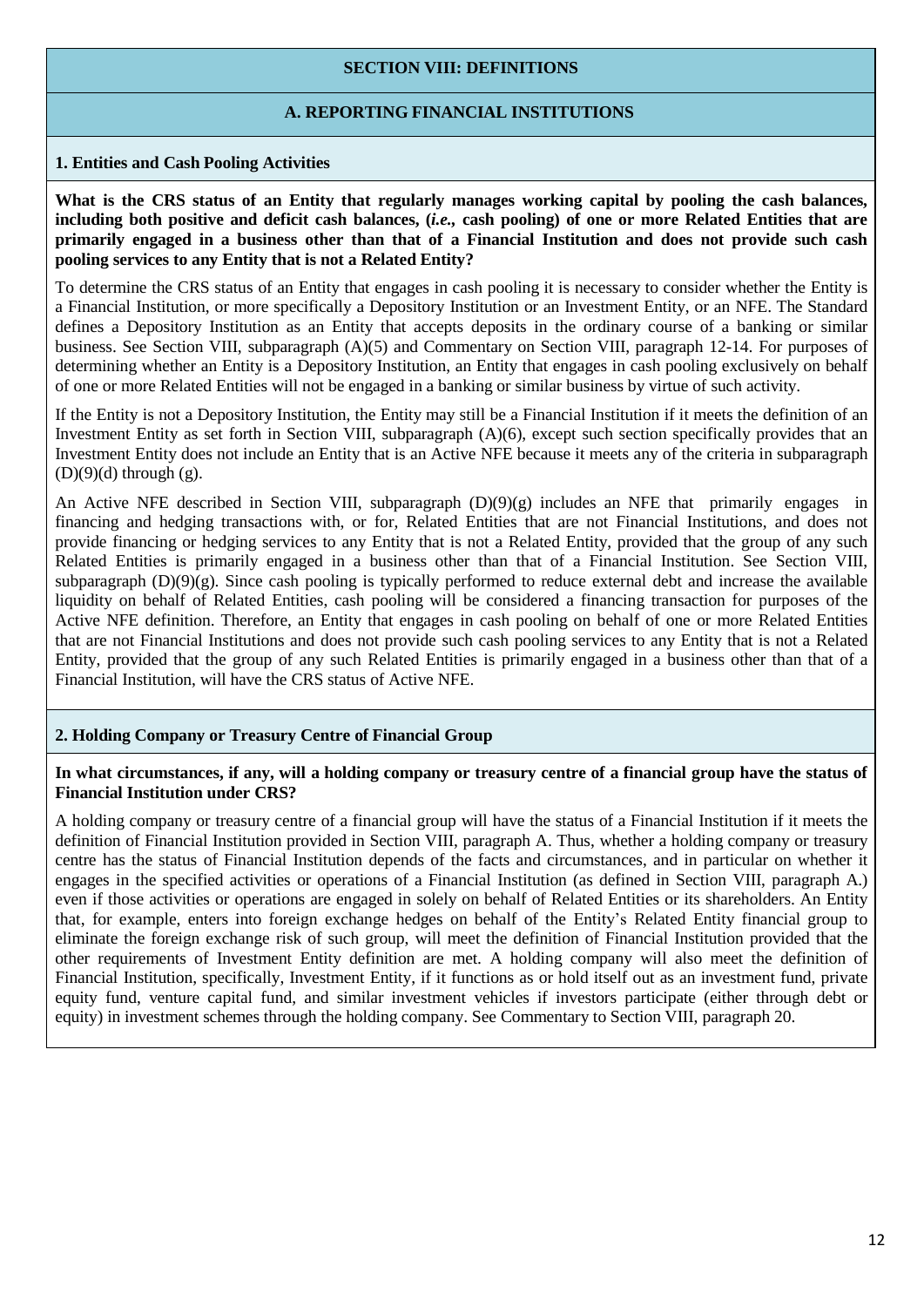## **3. Investment Entity**

# In what circumstances will an Entity be managed by another Entity that is a Depository Institution, Custodial **Institution, a Specified Insurance Company, or an Investment Entity described in Section III, subparagraph A(6)(a)?**

The Commentary provides, for purposes of determining whether an Entity is an Investment Entity described in Section VIII, paragraph (A)(6)(b), that an Entity is managed by another Entity if the managing Entity performs, either directly or through a service provider, any of the activities or operations described in paragraph  $(A)(6)(a)$  on behalf of the managed Entity. These activities and operations include trading in money market instruments; foreign exchange; exchange, interest rate and index instruments; transferable securities; or commodity futures trading; individual and collective portfolio management, or otherwise investing, administering, or managing Financial Assets or money on behalf of other persons. Further, the managing Entity must have discretionary authority to manage the Entity's assets (in whole or in part). See Commentary on Section VIII, paragraph 17.

For example, a private trust company that acts as a registered office or registered agent of a trust or performs administrative services unrelated to the Financial Assets or money of the trust, does not conduct the activities and operations described in Section VIII, subparagraph  $(A)(6)(a)$  on behalf of the trust and thus the trust is not "managed" by" the private trust company within the meaning of Section VIII, paragraph (A)(b)(6).

Also, an Entity that invests all or a portion of its assets in a mutual fund, exchange traded fund, or similar vehicle will not be considered "managed by" the mutual fund, exchange traded fund, or similar vehicle.

In both of these examples, a further determination needs to be made as to whether the Entity is managed by another Entity for the purpose of ascertaining whether the first-mentioned Entity falls within the definition of Investment Entity, as set out in Section VIII, paragraph (A)(6)(b).

## **4. Reliance on Model 1 FATCA IGA definition of Investment Entity for purposes of CRS**

## **Can jurisdictions rely on the definition of Investment Entity used in the Model 1 FATCA IGA for the purposes of implementing the CRS?**

No, the definition of Investment Entity in Article 1(1)( j) of the Model 1 FATCA IGA cannot be used for CRS purposes on its own, as it is less prescriptive than the definition of Investment Entity in Section VIII(A)(6). However, the definitions of the Model 1 FATCA IGA and the CRS can be read consistently. For example, the CRS definition includes a gross income test to determine whether an Entity is treated as primarily conducting as a business one or more of the activities described in subparagraph  $A(6)(a)$ , or an Entity's gross income is primarily attributable to investing, reinvesting, or trading in Financial Assets for purposes of subparagraph A(6)(b), and could be used to interpret the less prescriptive aspects of the Model 1 FATCA IGA definition. The CRS definition is in fact based on the definition of Investment Entity in the US FATCA regulations, which may be used to interpret the Model 1 FATCA IGA definition.

#### **5. Indirect Investment in Real Estate**

#### If an Entity's gross income is primarily attributable to indirect investment(s) in real property, will such Entity **have the status of Investment Entity?**

An Entity the gross income of which is primarily attributable to investing, reinvesting, or trading real property is not an Investment Entity (irrespective of whether it is professionally managed) because real property is not a Financial Asset. See Commentary on Section VIII, paragraph 17. If, instead, an Entity is holding an interest in another Entity that directly holds real property, the interest held by the first-mentioned Entity is a Financial Asset, and the gross income derived from that interest is to be taken into account to determine whether the Entity will meet the definition of Investment Entity under Section VIII, subparagraph (A)(6)(a)(iii) or paragraph (A)(6)(b). See Section VIII; subparagraph (A)(7) for the definition of Financial Asset.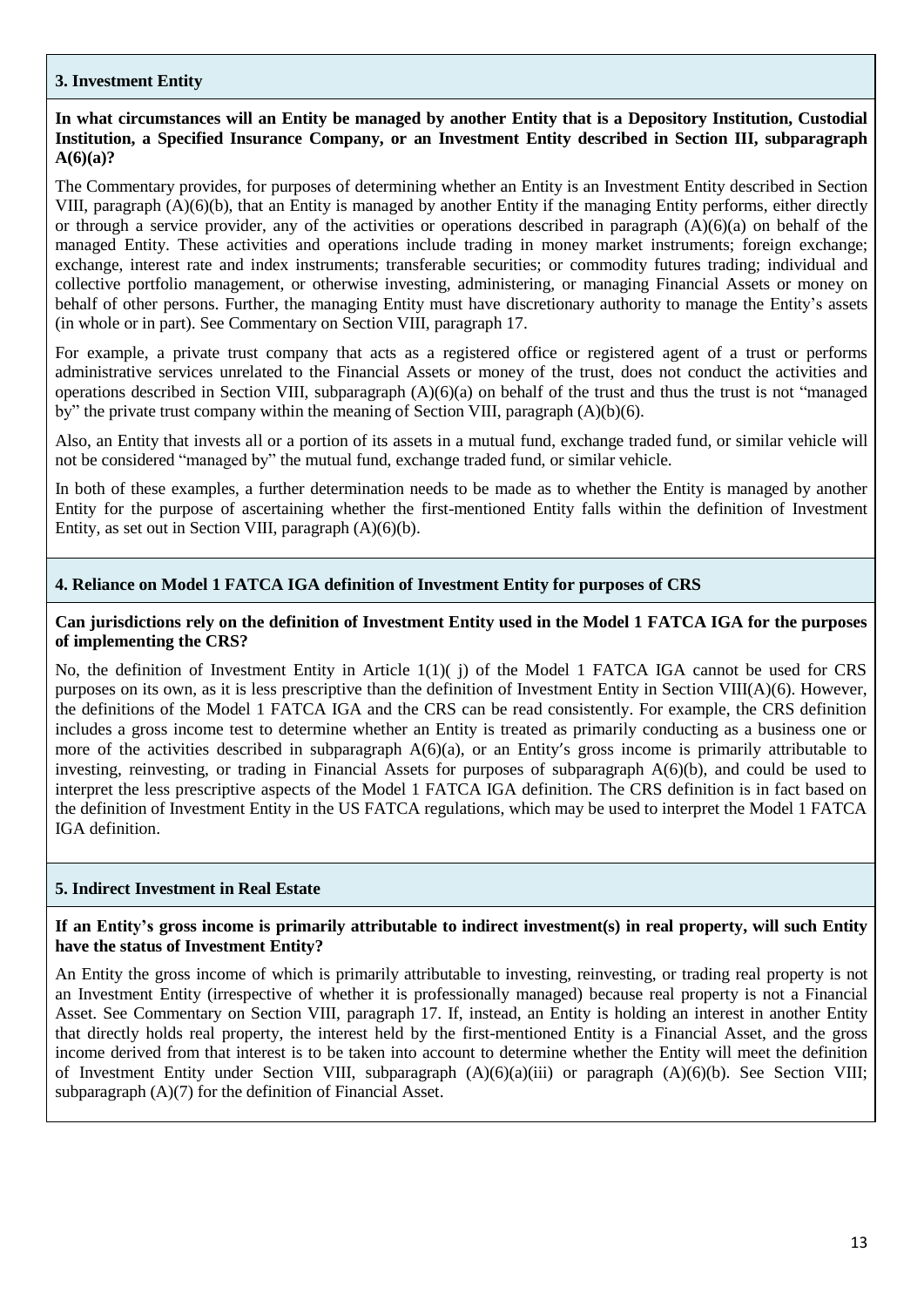## **6. Investment Entity definition – managed by**

In the context of Section VIII  $(A)(6)(b)$ , does the notion of "managed by" also include cases where an Entity has discretionary authority to manage the assets (in whole or part) of another Entity, but does not manage the **second Entity itself?**

Yes, the concept of "managed by" under Section VIII (A)(6)(b) also covers cases where an Entity has discretionary authority to manage the assets (in whole or part) of another Entity, but does not manage the second Entity itself.

## **7. Investment Entity definition – substantial activity test**

**In determining whether an Entity meets the "50% gross income test" under the definition of Investment Entity,** is it permissible to apply the three-year test on the final day of a non-calendar year accounting period, as **foreseen for the "20% gross income test" for Custodial Institutions?**

Yes. In line with the approach chosen for Custodial Institutions, the three-year test for determining whether an Entity meets the "50% gross income test" under the definition of Investment Entity may be applied on the final day of a noncalendar year accounting period of the year preceding the year in which the determination is made.

## **8. E-money providers – qualification as a Depository Institution**

#### **What is the status of electronic money providers for CRS purposes?**

No special rules apply to electronic money providers. Like other financial industry participants, they must determine whether they are a Financial Institution, as defined by the CRS. That determination will depend on the facts and circumstances. For instance, in order to determine whether an electronic money provider is a Depository Institution, the analysis must be done with reference to Section VIII( $A$ )(5) and the related Commentary, in particular paragraph 13.

#### **9. Treatment of corporate trustees and SPV custodians**

**In certain instances, a professional accounting or law firm sets up a trust for a client and, as part of that process, appoints a corporate trustee. The client then pays the accounting or law firm for all services rendered in relation to the set-up of the trust, including the appointment of the corporate trustee and other trustee services. As such, the corporate trustee itself does not receive a direct remuneration for its services as these are paid to the accounting or law firm as part of the overall package.**

**In that light, for purposes of the gross income tests to be applied in the context of the definitions of Investment Entity and Custodial Institution, is it required that the remuneration for the relevant activities carried out is paid to the Entity to which the test is applied?**

No. For the purposes of the gross income tests to be applied in the context of the definitions of Investment Entity and Custodial Institution all remuneration for the relevant activities of an Entity is to be taken into account, independent of whether that remuneration is paid directly to the Entity to which the test is applied or to another Entity. This issue can also arise in the context of Entities that provide custodial services if the fees for such services are paid to another Entity.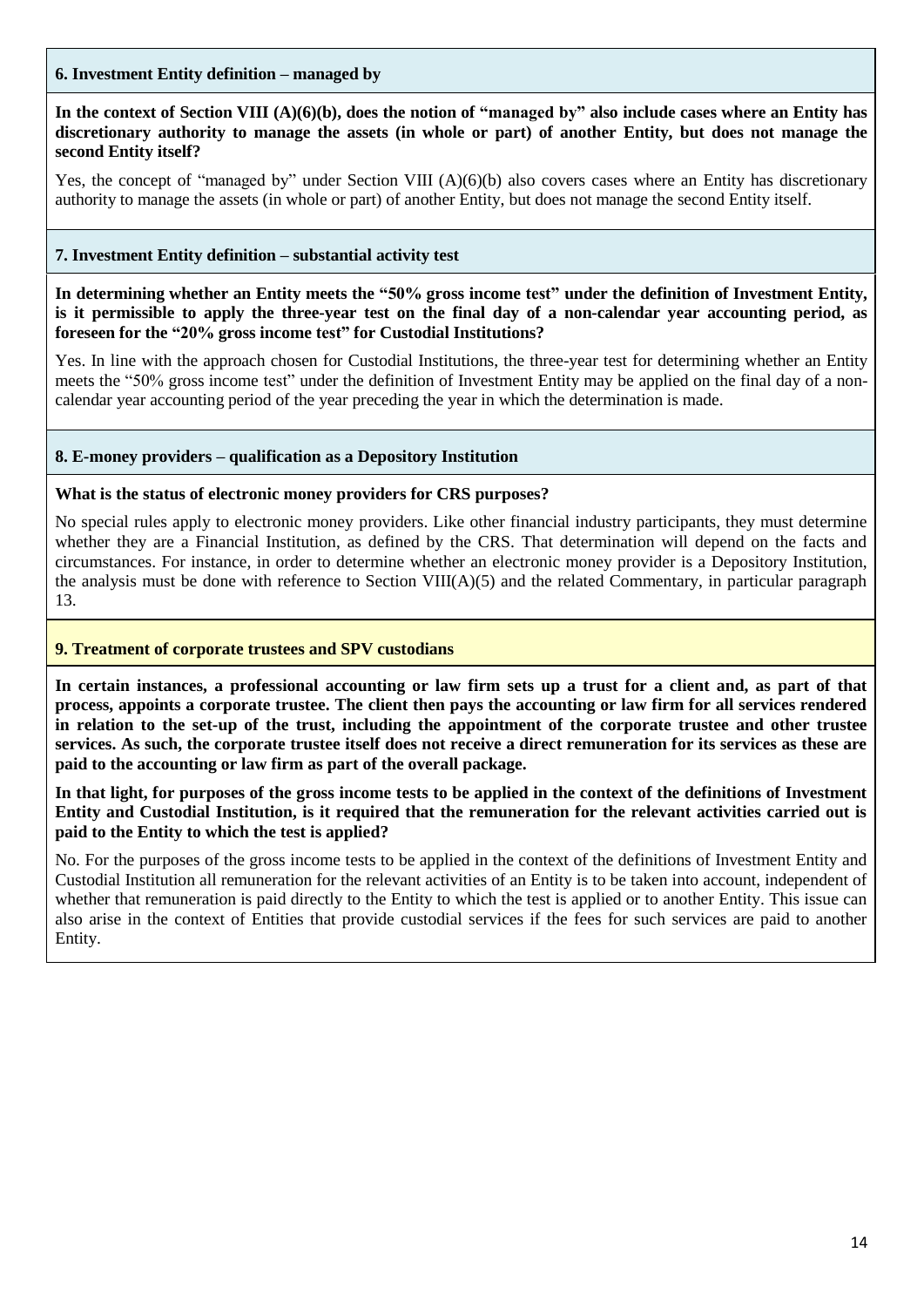## **B. NON-REPORTING FINANCIAL INSTITUTIONS**

#### **1. The status of a Central Bank/International Organisation/Governmental Entity**

**Is it not inconsistent that a Central Bank, International Organisation or Governmental Entity can meet the requirements to be both classified as a Non-reporting Financial Institution and an Active NFE?**

How the Standard applies to a Central Bank, International Organisation or Governmental Entity will depend on the facts. The definition of NFE specifically excludes Financial Institutions (Section VIII, D(7)). The first test will therefore be whether the Central Bank, International Organisation or Governmental Entity qualifies as a Financial Institution. This is a functional test and depends on the facts. Where the Central Bank, International Organisation or Governmental Entity is determined to be a Financial Institution then it can be classified as a Non-reporting Financial Institution, provided it meets the requirements to be such in the Standard (Subparagraphs (1), (2), (3) and (4) of Section VIII, B, and the associated Commentary).

Where the Central Bank, International Organisation or Governmental Entity does not meet the requirements to be classified as a Financial Institution then it will be a NFE and will be consequently classified as an Active NFE (Section VIII, D, (9) and the associated Commentary).

## **2. Low Risk Non-reporting Financial Institutions**

**What is the relationship between the jurisdiction specific categories of Low Risk Non-reporting Financial Institutions and the contents of Annex 2 to the FATCA IGAs being concluded with the US?**

The categories of Non-Reporting Financial Institutions in the Standard (Section VIII, B and the associated Commentary) include some of the types of institutions contained in Annex 2 of the Model FATCA IGA. During the process of developing the Standard, however, it was decided that several of the categories in Annex 2 of the Model FATCA IGA were either not appropriate or not desirable in the context of the Standard and they were therefore not included. These are categories such as Treaty Qualified Retirement Funds, Financial Institutions with a Local Client Base, Local Banks, Financial Institutions with Only Low-Value Accounts, Sponsored Investment Entities and Controlled Foreign Corporations, Sponsored and Closely Held Investment Vehicles.

There was a recognition, though, that there may be jurisdiction-specific Financial Institutions that could reasonably be understood to be similarly low risk to the categories included in the Standard but may nevertheless not be covered by the categories provided in the Standard. A residual category was therefore provided to allow Participating Jurisdictions to specifically identify these jurisdiction-specific low risk Financial Institutions as Non-Reporting Financial Institutions, provided they meet the requirements set out in the Standard (Section VIII, B, (1), c)) and the associated Commentary).

#### **3. Depository Accounts held by a Central Bank**

A Central Bank is a Non-Reporting Financial Institution except with respect to a payment that is derived from an obligation held in connection with a commercial financial activity of the type engaged in by a Specified **Insurance Company, Custodial Institution, or Depository Institution. See Section VIII; subparagraph B (1) (a).**

Will a Depository Account maintained by a Central Bank for its employee be considered an obligation held in **connection with a commercial financial activity that will require the Central Bank to perform due diligence and reporting with respect to such account as a Reporting Financial Institution?**

No. Depository Accounts held by a Central Bank for current or former employees (and the spouse and children of such employees) will not be considered held in connection with a commercial financial activity and thus the Central Bank will be a Non-Reporting Financial Institution with respect to such Financial Accounts.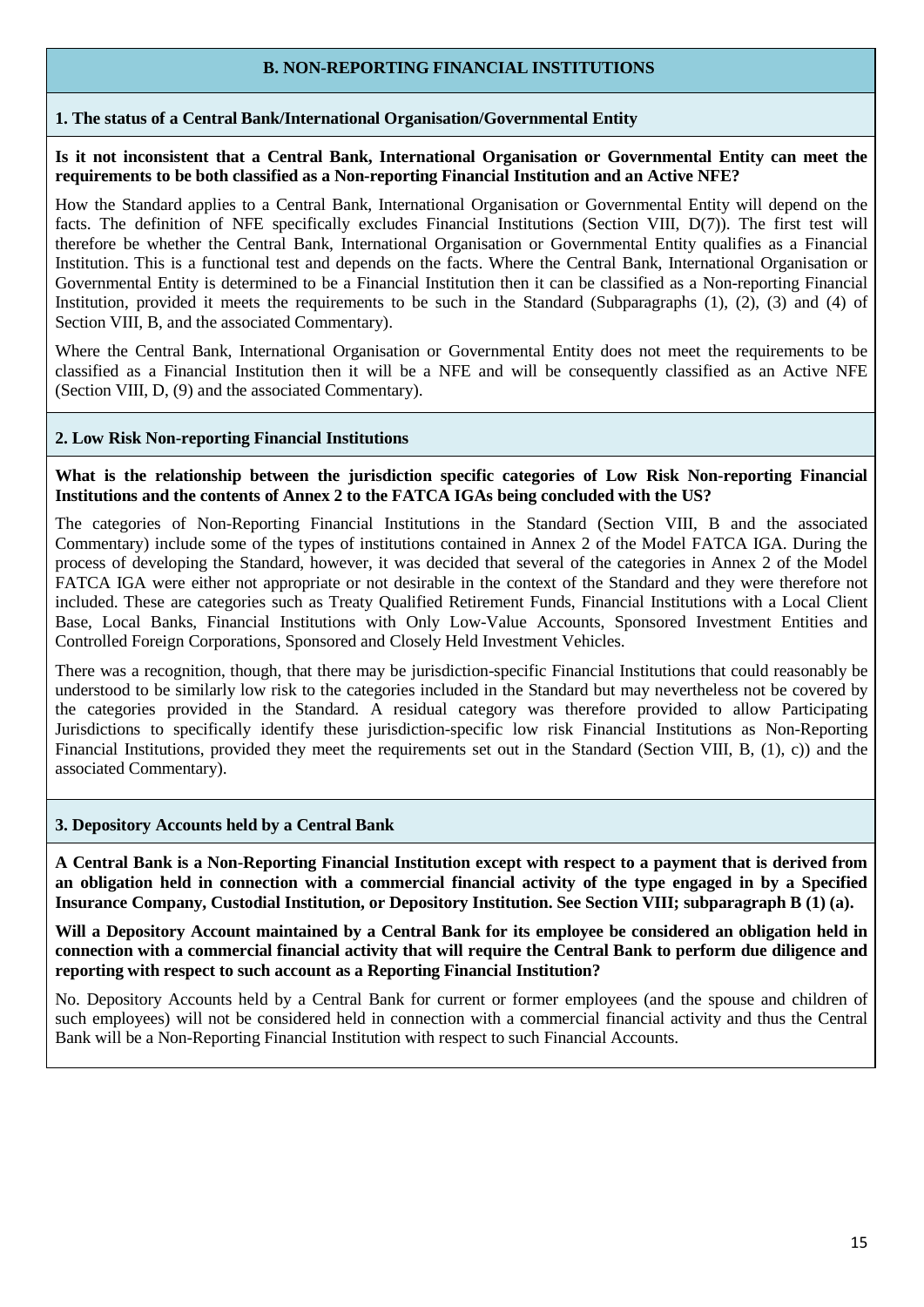## **4. Compartmentalisation of Broad Participation Retirement Funds**

**Section VIII(B)(5)(a) of the CRS requires that, in order for a Financial Institution to be able to qualify as a Non-Reporting Financial Institution under the Broad Participation Retirement Fund category, the Financial Institution needs, inter alia, to ensure that it has no single beneficiary with a right to more than five percent of the fund's assets.**

**In case the fund is compartmentalised into sub-funds that are in practice working as separated pension products, including through the segregation of the assets, risks and income attributed to such sub-funds, does the five percent test apply at the level of the fund or at the level of each sub-fund?**

In such cases, the test of whether a single beneficiary has a right to more than five percent of the fund's assets is to be applied at the level of each sub-fund.

# **C. FINANCIAL ACCOUNT**

#### **1. Debt Interest**

The Standard provides that the Financial Accounts of an Investment Entity are its debt and equity interests **(Section VIII, C, (1), a) and the associated Commentary). What is the definition of a debt interest?**

There is no definition of debt interest provided in the Standard.

The Standard provides that if a term is not defined it shall have a meaning consistent with the local law of the applicable jurisdiction (Paragraph 2 of Section 1 of the Model Competent Authority Agreement). Therefore, the definition of debt interest is determined under local law of the implementing jurisdiction.

#### **2. Excluded Account**

The Standard provides that a life insurance contract with a coverage period that will end before the insured **individual attains age 90 is an Excluded Account provided the additional requirements described in Section VIII, subparagraph C(17)(c) are satisfied. Should this exclusion be read to cover term life insurance contracts?**

Yes. The Standard includes as an Excluded Account certain term life insurance contracts that meet the conditions specified in Section VIII, subparagraph C(17)(c). See Commentary to Section VIII, paragraphs 86 and 91 which use the wording "term life insurance contract".

#### **3. Excluded Account – Dormant accounts**

**The Standard provides, as an example of a Low-risk Excluded Account, a dormant account with an annual balance that does not exceed USD 1000. See Commentary on Section VIII, paragraph 103, Example 6.**

In light of the fact that the USD 1000 threshold is provided as an example, to what extent can jurisdictions **electing to include dormant accounts as a Low-risk Excluded Account fix a higher threshold?**

Even though the USD 1000 amount is only indicative it is expected that jurisdictions electing to include dormant accounts as a Low-risk Excluded Account do not fix a threshold that substantially exceeds this amount.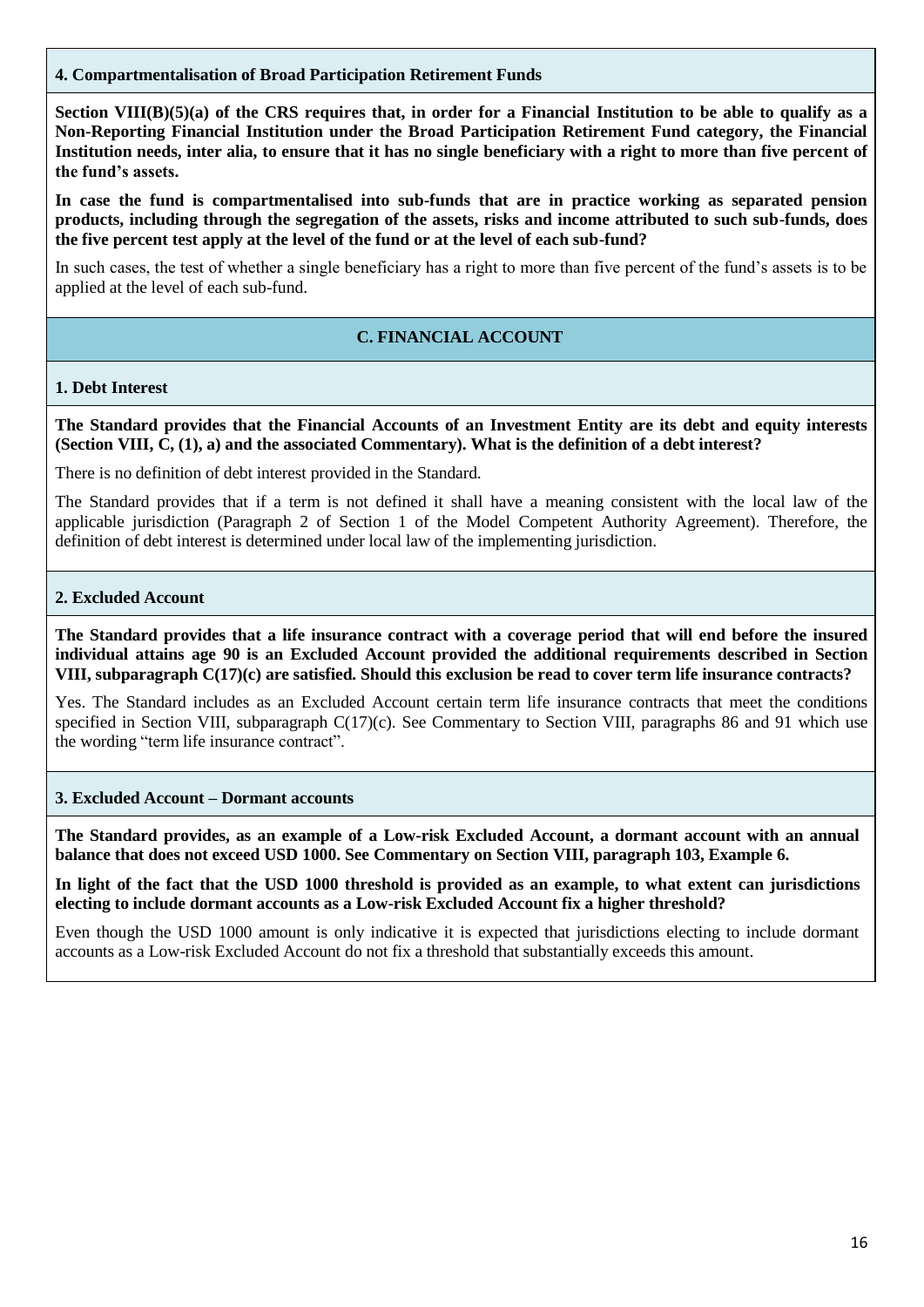#### **4. OTC Derivatives**

A Financial Asset is defined in the CRS to include a "security (for example, a share of stock in a corporation; **partnership or beneficial ownership interest in a widely held or publicly traded partnership or trust; note, bond, debenture, or other evidence of indebtedness), partnership interest, commodity, swap (for example, interest rate swaps, currency swaps, basis swaps, interest rate caps, interest rate floors, commodity swaps, equity swaps, equity index swaps, and similar agreements), Insurance Contract or Annuity Contract, or any interest (including a futures or forward contract or option) in a security, partnership interest, commodity, swap, Insurance Contract, or Annuity Contract." See Section VIII, paragraph (A)(7).**

**Does the definition of Financial Asset include over-the-counter derivatives?**

Yes, the definition of Financial Asset does not distinguish between exchange traded (or listed) derivatives or over-thecounter derivatives.

#### **5. Excluded Accounts – substitute requirements – penalty regime**

**In accordance with subparagraph C(17)(g) of Section VIII, an account may only be included in the jurisdiction**specific list of low-risk Excluded Accounts, when (i) the account presents a low risk of being used to evade tax, **(ii) the account has substantially similar characteristics to a category of Excluded Accents foreseen by the** Standard, (iii) the account is defined as Excluded Account by domestic law and (iv) the status of the account as **an Excluded Account does not frustrate the purposes of the Standard.**

**In that context, paragraph 103 of the Commentary to Section VIII contains an example with respect to** requirement (ii), stating that a penalty regime (such as a high-rate flat tax) on early withdrawals from an **Annuity Contract, treated as an Excluded Account pursuant to subparagraph C(17)(a), can present a substitute requirement for not limiting the contributions to such an Annuity Contract.**

How is this example to be interpreted, in particular, in light of the fact that the Account Holder of an Annuity Contract may not be resident for tax purposes in the jurisdiction of the Financial Institution issuing the **Annuity Contract?**

The penalty regime on early withdrawals of the jurisdiction of the Financial Institution that has issued the Annuity Contract to a non-resident must ensure that such penalties can be effectively levied by the jurisdiction of the Financial Institution. In particular, the jurisdiction of the Financial Institution should ensure that applicable international tax law, including its Double Tax Conventions, do not prevent the effective levying of such penalties.

#### **6. Excluded Accounts – substitute requirements – reporting to tax authorities**

In the context of Excluded Accounts, the fact that the information in relation to an account is required to be reported to the tax authorities constitutes both an indicator for low risk in the context of preparing the **jurisdiction-specific list of low-risk Excluded Account under subparagraph C(17)(g) of Section VIII and a characteristic for qualifying a retirement or pension account as an Excluded Account pursuant to subparagraph C(17)(a) of Section VIII.**

Does the fact that the information in relation to an account is required to be reported to the regulatory and/or **social security authorities of the jurisdiction of the Reporting Financial Institution represent a substantially similar characteristic for the purposes of qualifying accounts as Excluded Accounts?**

The fact that the information in relation to an account is required to be reported to the regulatory and/or social security authorities of the jurisdiction of the Reporting Financial Institution does only represent a substantially similar characteristic to the extent it is ensure under relevant domestic law that such information is made readily available to the tax authorities of the jurisdiction of the Reporting Financial Institution.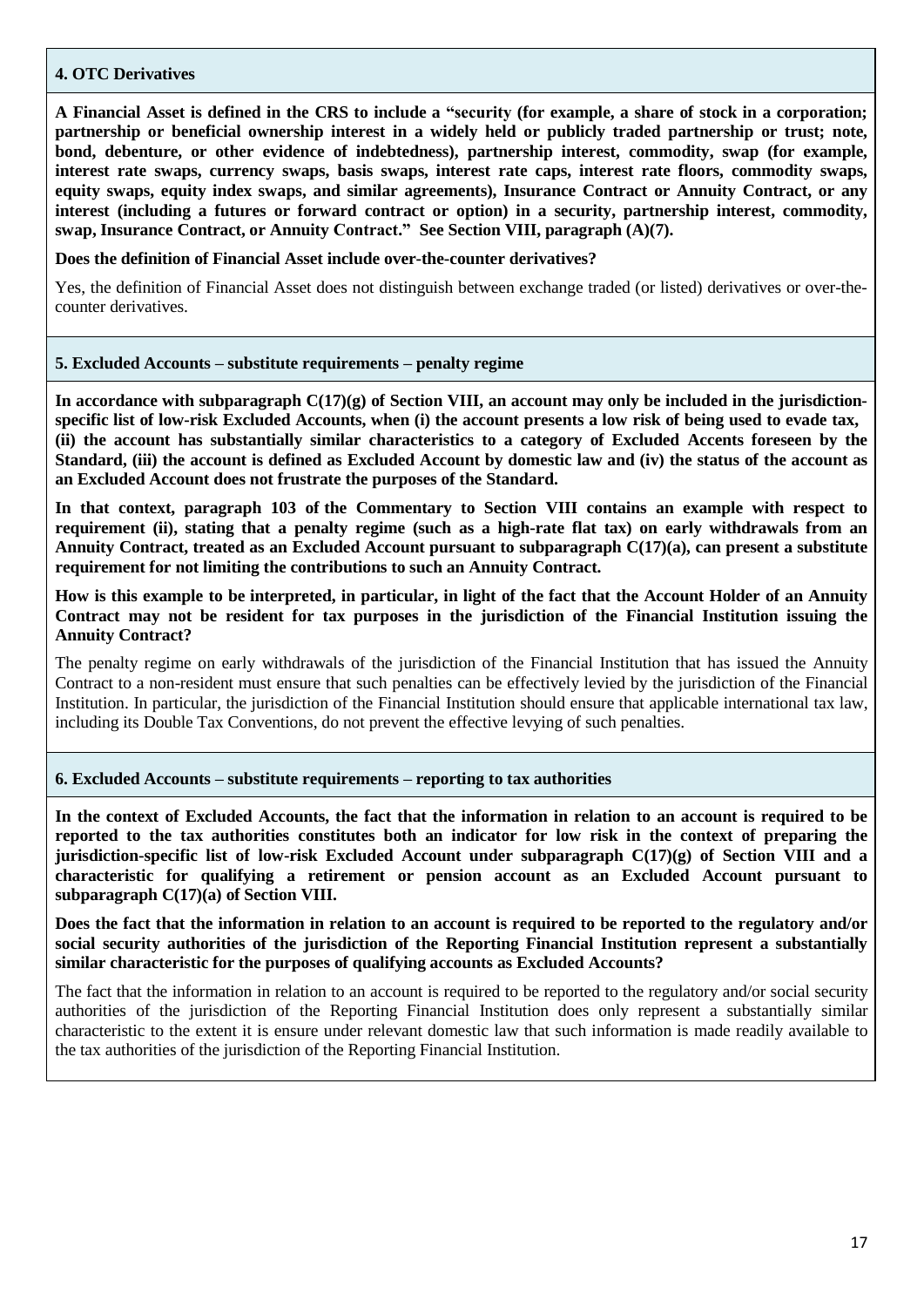#### **7. Excluded Accounts - low-value electronic money accounts**

## **Under what conditions can electronic money accounts that are Depository Accounts be Excluded Accounts pursuant to Section VIII(C)(17)(g)?**

The mere fact that a Financial Account is an electronic money account does not by itself enable that Financial Account to be specified by a jurisdiction in its domestic law as a low-risk Excluded Account. In order for such Financial Accounts to be specified as Excluded Accounts under the domestic law of an implementing jurisdiction pursuant to Section VIII( $C(17)(g)$ , the jurisdiction needs to ensure that the accounts present a low risk for being used for tax evasion, have substantially similar characteristics to another category of Excluded Accounts and that their status as an Excluded Account does not frustrate the purposes of the CRS. The Commentary on Section VIII(C)(17)(g) provides examples of such low-risk jurisdiction-specific Excluded Accounts.

As an example of a low-risk Excluded Account in the context of financial inclusion, Example 5 states that a Depository Account subject to financial regulation (i) that provides defined and limited services, so as to increase financial inclusion, (ii) on which monthly deposits cannot exceed USD 1 250 and (iii) for which Financial Institutions have been allowed to apply simplified AML/KYC procedures consistent with the FATF Recommendations may be a low-risk Excluded Account.

Provided that electronic money accounts are regulated and meet the requirements of Section VIII( $C(17)(g)$ , they may be defined as an Excluded Account by the implementing jurisdiction. The above-mentioned example can provide further illustrative guidance as to when the requirements of Section VIII( $C(17)(g)$  would be met in the context of financial inclusion.

#### **8. Determination of Equity Interest in the case of a widely-held CIV that is a Reporting Financial Institution**

**Certain CIVs that are Reporting Financial Institutions and that are organised in the form of a trust have the characteristics of publicly offered CIVs: the trustee and the beneficiaries are unrelated parties; the interests in the CIV are unitised; the CIV is required to keep an up-to-date register of the registered unit holders; certain registered unit holders are Custodial Institutions who maintain the units in the CIV on behalf of the investors in a Custodial Account; and the units are freely transferable financial instruments. Can such CIV treat the registered unit holders as their Account Holders for purposes of the CRS?** 

Yes, in such case these registered unit holders will be the Account Holders of the Equity Interests in the CIV (unless they are persons other than a Financial Institutions, holding the Equity Interest for the benefit or account of another person as described in Section VIII(E)(1)). The Custodial Institutions that are the registered unit holders will be responsible for reporting the Equity Interests in the CIV which they maintain for reportable Account Holders in a Custodial Account (see paragraph 71 of the Commentary on Section VIII).

#### **9. Investment Entity – definition of Financial Account**

**According to Section VIII(C)(1)(b), an Equity or Debt Interest in a Financial Institution other than those described in Section VIII(C)(1)(a) is considered a Financial Account only if the class of interests was established with a purpose of avoiding reporting under the CRS. How does this rule apply to Debt or Equity Interests held in an Entity that is an Investment Entity, solely because it is an investment advisor or an investment manager?**

Section VIII(C)(1)(b) applies to Debt and Equity Interests held in an Entity that is an Investment Entity solely because it (i) renders investment advice to, and acts on behalf of, or (ii) manages portfolios for, and acts on behalf of, a customer for the purpose of investing, managing, or administering Financial Assets deposited in the name of the customer with a Financial Institution other than such Investment Entity, if the class of such interests was established with a purpose of avoiding reporting under the CRS.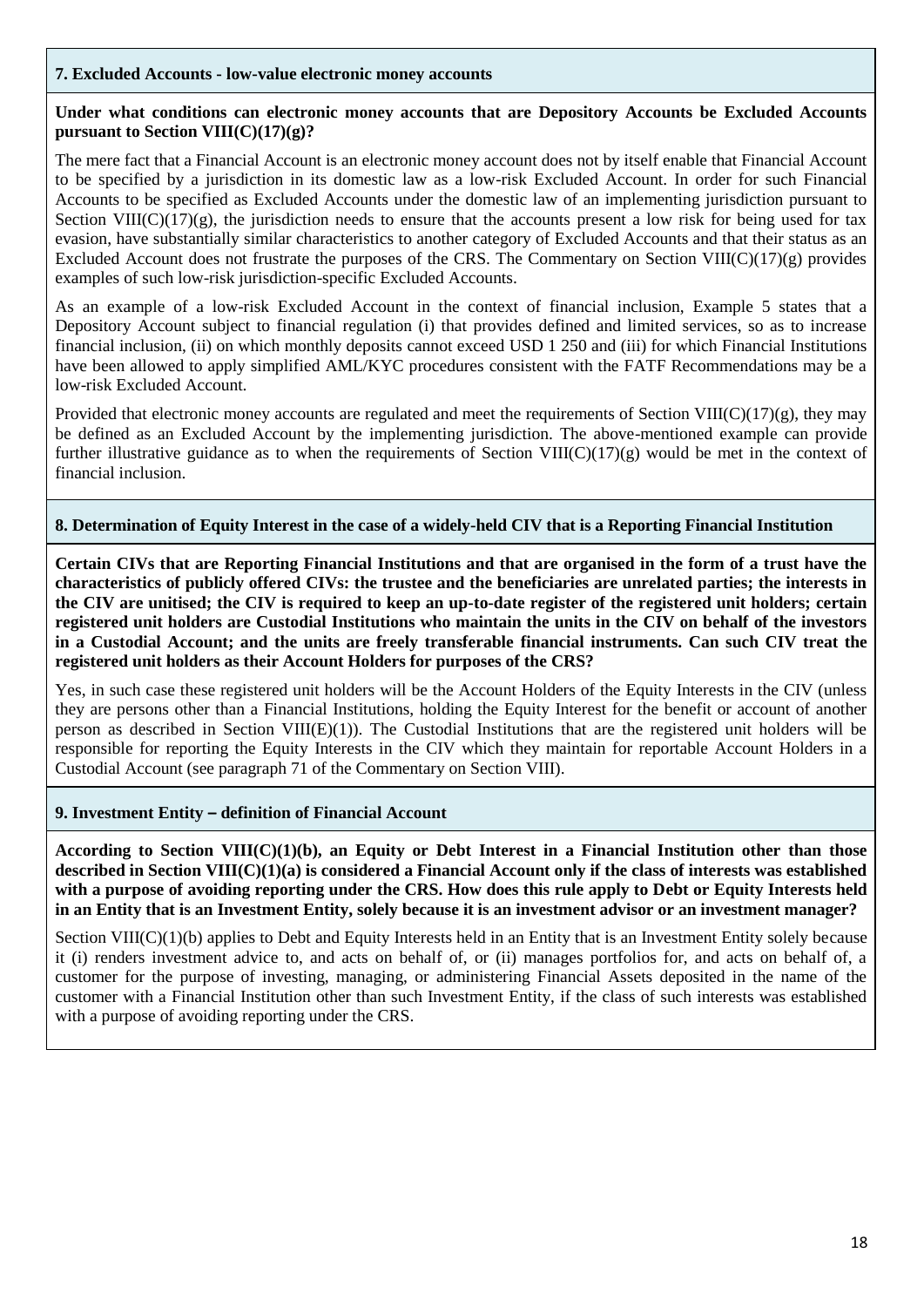## **10. Excluded Accounts - Accounts held for the purpose of condominium or housing cooperative**

## **In the context of Excluded Accounts, how should accounts held by a group of owners, for the purpose of paying the ongoing expenses of a condominium or housing cooperative be classified?**

In accordance with Section VIII( $C$ )(17)(g) of the CRS, jurisdictions may establish a specific domestic list of Excluded Accounts, provided such Financial Accounts pose a low risk of being used for tax evasion, have substantially similar characteristics to one of the categories of Excluded Accounts foreseen by the CRS in Section VIII( $C(17)(a)$  through (f) and do not frustrate the purposes of the CRS.

Pursuant to Section VIII(C)(17)(b), a Financial Account for non-retirement saving purposes is an Excluded Account when (i) it is subject to regulation as a non-retirement savings vehicle, (ii) it is tax-favoured, (iii) withdrawals are conditioned on meeting specific criteria and (iv) annual contributions are limited to USD 50,000 or less.

In light of the above, a Financial Account held by or on behalf of a group of owners or by the condominium company for the purpose of paying the expenses of the condominium or housing cooperative may be included in the jurisdiction-specific low-risk list of Excluded Accounts, provided (i) it is regulated in domestic law as a specific account for covering the costs of a condominium or housing cooperative, (ii) the account or the amounts contributed and/or kept in the account are tax-favoured, (iii) the amounts in the account may only be used to pay for the expenses of the condominium or housing cooperative and (iv) no single owner can annually contribute an amount that exceeds USD 50,000.

Where some of the above requirements (such as the Financial Account being tax-favoured or contributions being limited to USD 50,000) are not met, substitute characteristics or restrictions that assure an equivalent level of low risk could be considered, taking into account domestic specificities. This may include features such as: (i) no more than 20% of the annual and total contributions due in the year being attributable to single person, (ii) the account being operated by an independent professional, (iii) the amounts of the contributions and the use of the money being decided by agreement of owners in accordance with the condominium's or housing cooperative's constituting documents or (iv) disallowing withdrawals from the account for purposes other than the expenses of the condominium or housing cooperative.

# **11. Indirect distributions by a trust**

# **How are indirect distributions by a trust treated under the CRS?**

Pursuant to Section VIII(C)(4), a Reportable Person will be treated as a beneficiary of a trust "if such Reportable Person [...] may receive, directly or indirectly, a discretionary distribution from the trust".

Indirect distributions by a trust may arise when the trust makes payments to a third party for the benefit of another person. For example, instances where a trust pays the tuition fees or repays a loan taken up by another person are to be considered indirect distributions by the trust. Indirect distributions also include cases where the trust grants a loan free of interest or at an interest rate lower than the market interest rate or at other non-arm's length conditions. In addition, the write-off of a loan granted by a trust to its beneficiary constitutes an indirect distribution in the year the loan is written-off.

In all of the above cases the Reportable Person will be person that is the beneficiary of the trust receiving the indirect distribution (i.e. in the above examples, the debtor of the tuition fees or the recipient of the favourable loan conditions).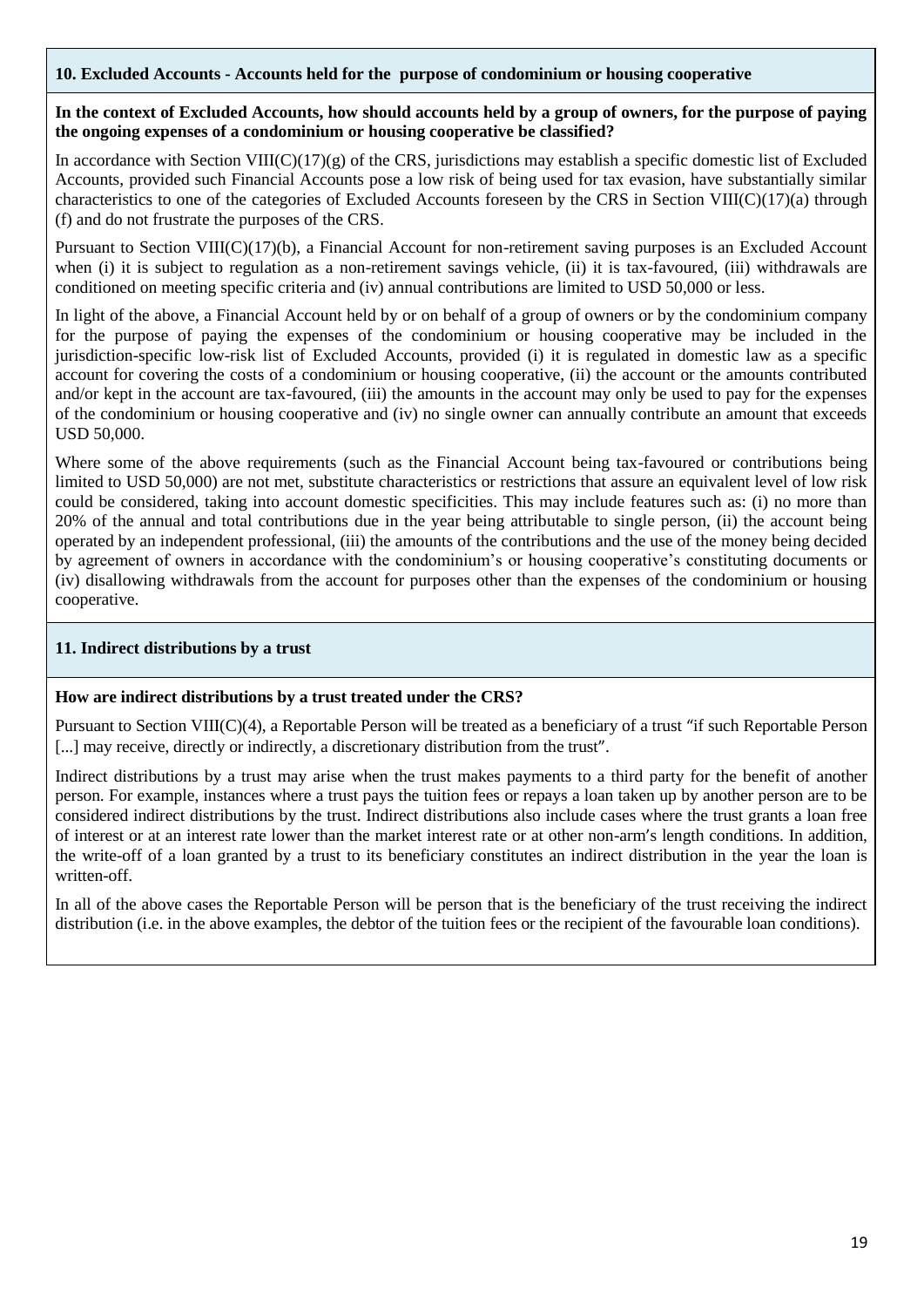# **12. Account Holders with respect to Cash Value Insurance Contracts**

**With respect to a Cash Value Insurance Contract, are persons that have the right to access the Cash Value and the right to change the beneficiaries of the contract still to be treated as Account Holders for CRS purposes if they have renounced such rights?**

Such persons are to be considered Account Holders with respect to the Cash Value Insurance Contract in all instances, unless they have finally, fully and irrevocably renounced both the right to access the Cash Value and the right to change the beneficiaries of the Cash Value Insurance Contract.

In cases where, taking into account the above paragraph, no person can access the Cash Value or change the beneficiaries, the Account Holder is any person named as the owner of the contract and any person with a vested entitlement to payment under the terms of the contract.

Notwithstanding the above, upon maturity of a Cash Value Insurance Contract (i.e. when the obligation to pay an amount under the contract becomes fixed), each person entitled to receive a payment under the contract is to be treated as an Account Holder.

# **D. REPORTABLE ACCOUNT**

## **1. Reporting of certain Controlling Persons**

## **Does an Entity's Controlling Person(s) resident in the same jurisdiction as the Reporting Financial Institution need to be reported?**

The Standard only requires the reporting of Reportable Jurisdiction Persons. Reportable Jurisdiction Persons are persons resident in a particular set of jurisdictions, as set out in the domestic implementing legislation of the Participating Jurisdiction where the Reporting Financial Institution is located (Section VIII, D, (3)). At a minimum, this list must include jurisdictions with which the Participating Jurisdiction has an agreement to automatically exchange information under the Standard. This would therefore not include persons resident solely in that Participating Jurisdiction itself.

There is, though, an approach discussed in the Standard which would allow a Participating jurisdiction to extend reporting to cover their own residents that are Controlling Persons, although this is not a requirement of the Standard (Paragraph 5 of Annex 5 to the Standard).

#### **2. Passive Non-Financial Entities**

An Entity is an Active Non-Financial Entity if less than 50% of its income is passive income and less than 50% of its assets produce or are held for the production of passive income. What if the assets could produce passive **income but do not actually produce any income in the period concerned?**

The test of whether an asset is held for the production of passive income (Section VIII, D, (9), a) and the associated Commentary) does not require that passive income is actually produced in the period concerned. Instead, the asset must be of the type that produces or could produce passive income. For example, cash should be viewed as producing or being held for the production of passive income (interest) even if it does not actually produce such income.

#### **3. Passive Income**

**The CRS does not define passive income; however, the Commentary provides a list of items that should generally be considered passive income. The Commentary further provides that the determination of passive income may be made by "reference to each jurisdiction's particular rules." See Commentary on Section VIII, paragraph 126. In determining passive income, what is meant by the reference to each jurisdiction's particular rules?**

To facilitate effective implementation of the Standard, a jurisdiction's definition of passive income should in substance be consistent with the list provided in the Commentary. Each jurisdiction may define in its particular rules the items contained in the list of passive income (such as, income equivalent to interest) consistent with domestic rules.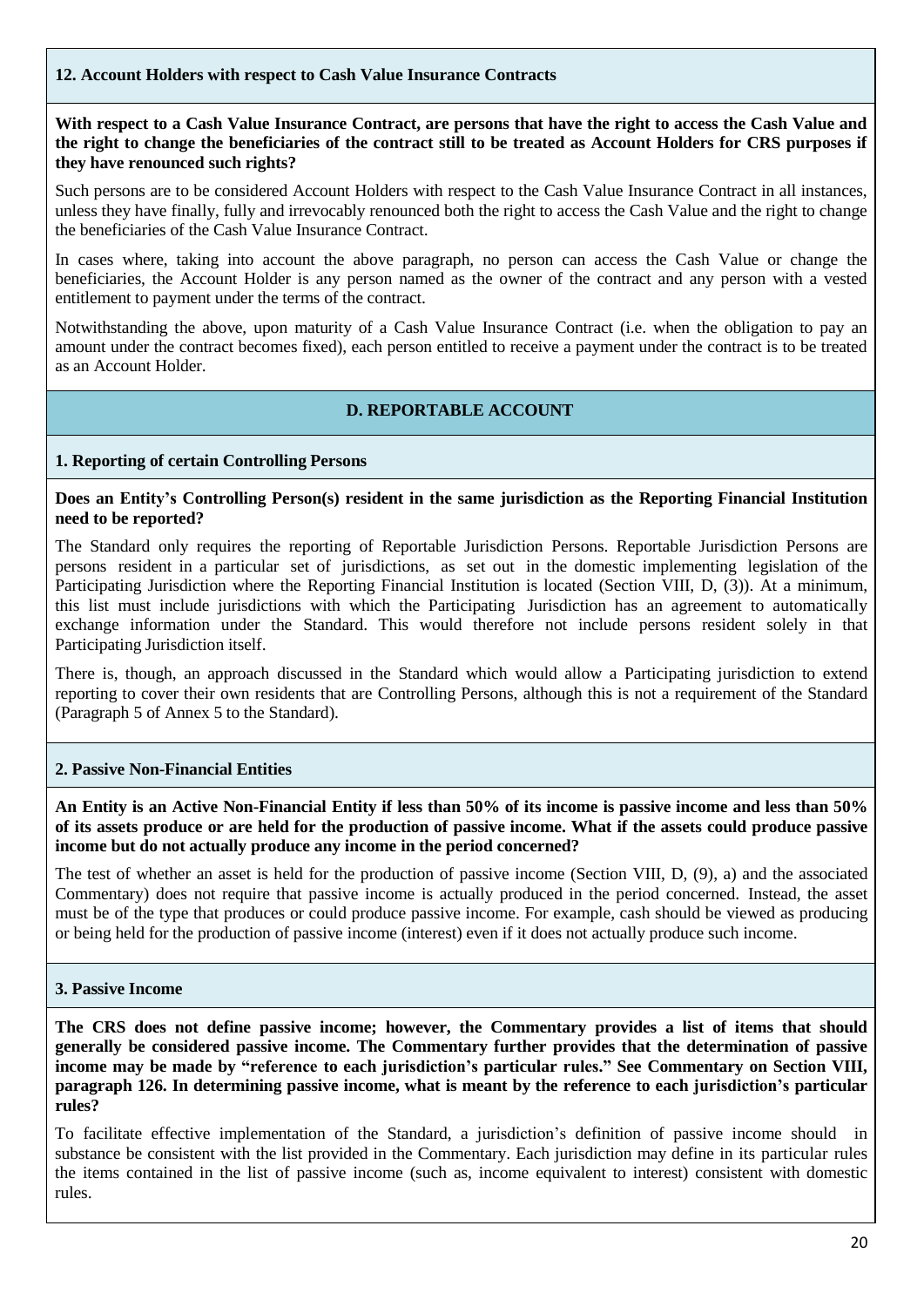## **4. Reportable Person – regularly traded definition**

Section VIII  $(D)(2)(a)$  provides that "a corporation the stock of which is regularly traded on one or more **established securities market" is not a Reportable Person.**

In this respect, paragraph 112 of the Commentary on Section VIII provides that stock is "regularly traded" if **there is a meaningful volume of trading with respect to the stock on an on-going basis.**

**Paragraph 113 of the Commentary provides further guidance as to the meaning of "meaningful volume of** trading with respect to the stock on an on-going basis" with respect to each share class of the stock of the **corporation.**

## **How is the term "each share class of the stock of the corporation" to be interpreted?**

For the purposes of the Standard, "each share class of the stock of the corporation" means one or more classes of the stock of the corporation that (i) were listed on one or more established securities markets during the prior calendar year and (ii), in aggregate, represent more than 50% of (a) the total combined voting power of all class of stock of such corporation entitled to vote and (b) the total value of the stock of such corporation.

# **5. Definition of Active NFE – stock regularly traded on an established securities market**

**The term Active NFE includes an NFE the stock of which is regularly traded on an established securities market or an NFE that is a Related Entity of an Entity the stock of which is regularly traded on an established securities market. Can an Entity other than a corporation have "stock which is regularly traded on an established securities market"?**

No. The term "stock" is limited to shares in a corporation. Accordingly, only a corporation can qualify as an Active NFE on the basis of the fact that its stock is regularly traded on an established securities market.

## **6. Protectors of a trust that is a Reporting Financial Institution**

Are protectors of a trust that is a Reporting Financial Institution considered to be Account Holders of the trust in all instances or only in circumstances where their powers are such that they could be regarded as exercising **control over the trust?**

The protector must be treated as an Account Holder irrespective of whether it has effective control over the trust.

#### **7. Payment type code with respect to a Cash Value Insurance Contract, an Annuity Contract, an Equity Interest and a debt interest**

#### May code CRS504 be used to identify all the payment types that are reported with respect to a Cash Value **Insurance Contract, an Annuity Contract, an Equity Interest and a debt interest?**

Yes, code CRS504 may be used to identify all the payment types that are reported with respect to a Cash Value Insurance Contract, an Annuity Contract, an Equity Interest and a debt interest, including where such payments are dividends, interest, gross proceeds or redemption payments. The Standard does not require the use of a specific code (i.e. CRS501, CRS502 or CRS503) to identify each payment type that is reported with respect to a Cash Value Insurance Contract, an Annuity Contract, an Equity Interest or a debt interest.

#### **8. Income from the investment of the capital of insurance companies**

#### **Can income received on assets to invest the capital of an insurance business be treated as active income?**

Yes. In determining whether income is passive it is necessary to consider the nature of the income that the insurance business receives. As the term suggests, passive income is derived from investing in assets, rather than from activities carried on in the normal course of a trade or business. Because of the nature of the income received on assets held as business or regulatory reserves of an insurance business, the income in this specific case can be treated as active rather than passive income.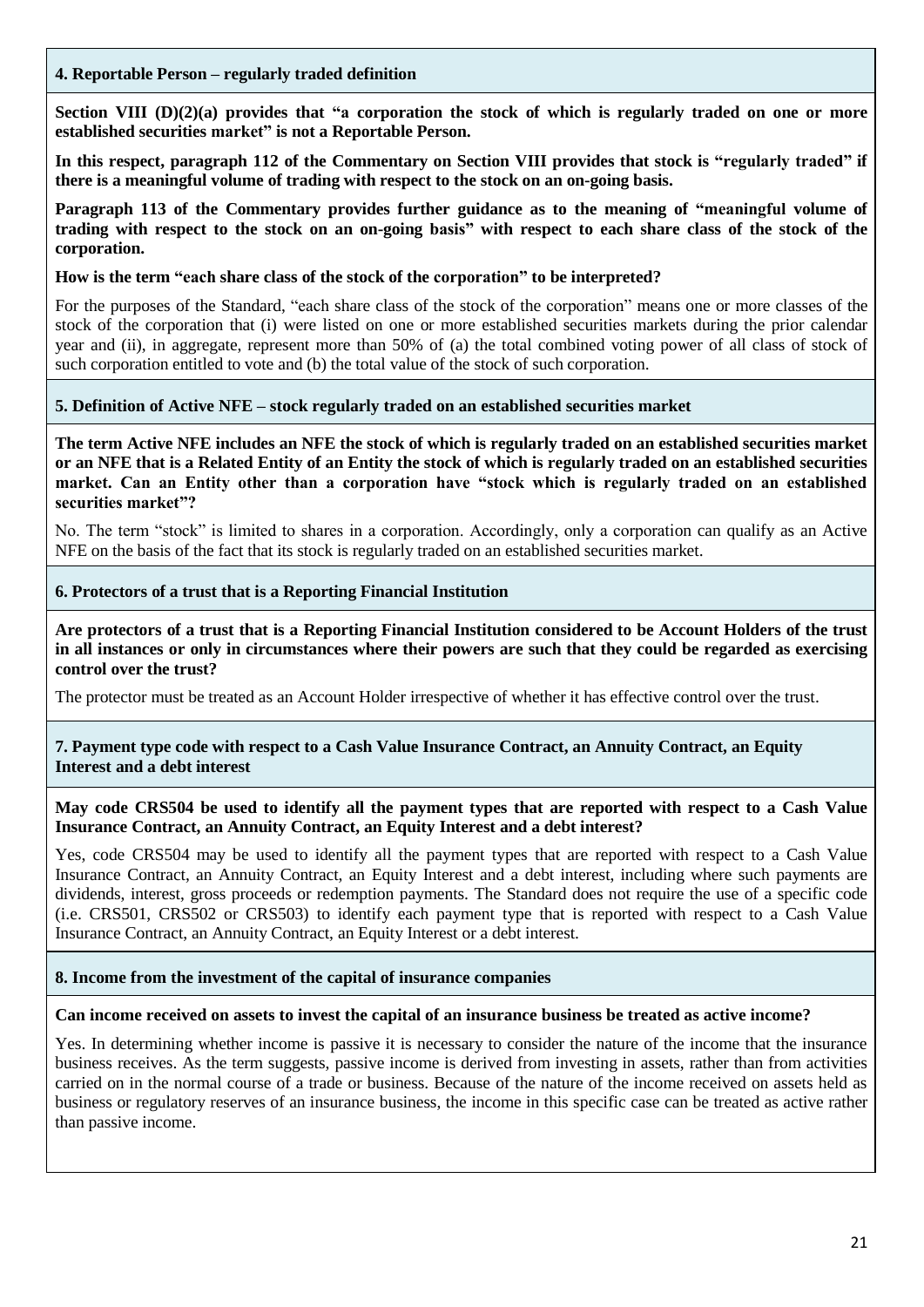# **9. Reportable Jurisdictions for Pre-existing Entity Accounts**

**In the context of Pre-existing Entity Accounts, Financial Institutions are required, pursuant to Section V(D), to determine whether the Pre-existing Entity Account Holder is resident in one or more Reportable Jurisdictions.**

**In accordance with paragraph 10 of the Commentary to Section V, a Pre-existing Account Holder is to be considered resident in a Reportable Jurisdiction if, based on the information available to the Financial Institution, it has, amongst others:**

- **a place of incorporation or organisation in a Reportable Jurisdiction;**
- **an address in a Reportable Jurisdiction (for example […] the registered address, principal office or place of effective management); or**
- **an address to one or more of the trustees of a trust in a Reportable Jurisdiction.**

**For the purposes of conducting the due diligence procedures with respect to Pre-existing Entity Account Holders, do all of the above indications and any other relevant considerations need to be taken into account in order to determine the Reportable Jurisdictions of a particular Pre-existing Entity Account Holders?**

Yes. All of the above-mentioned indications and other relevant considerations should be taken into account for determining the Reportable Jurisdictions with respect to a Pre-existing Entity Account Holder and Financial Institutions must continue to review all the information available even after one indicium of residence is found. The Pre-existing Entity Account Holder is to be considered a resident in a Reportable Jurisdiction in each jurisdiction for which an indication is found, unless the curing procedures set out in Section  $V(D)(1)(b)$  can be applied.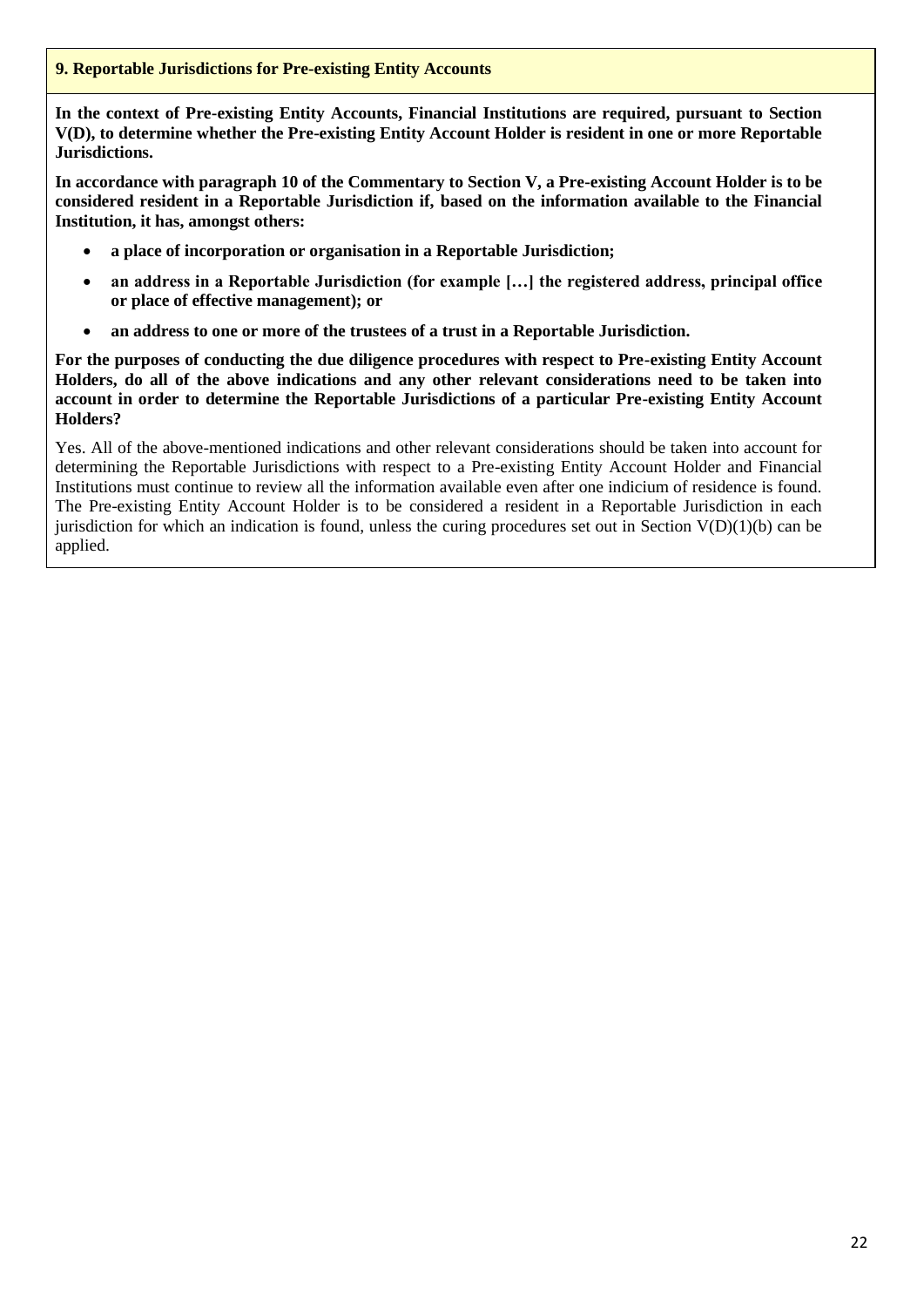## **E. MISCELLANEOUS**

**1. Related Entity definition in case of indirect ownership**

In order to determine whether an Entity is related to another Entity, it is required, pursuant to subparagraph E(4) of Section VIII of the Standard, to verify whether either Entity controls the other Entity or whether the **two entities are under common control. The same provision states that control includes direct or indirect ownership of more than 50% of the vote and value in an Entity.**

In the case of indirect ownership of vote and value of one Entity in another Entity, must the ownership be **measured proportionally or not?**

# *Example:*

Entity A owns 51% of the total voting power and 51% of the total value of the stock of Entity B. Entity B on its turn owns 51% of the total voting power and 51% of the total value of the stock of Entity C. Are Entity A and Entity C Related Entities? Under a proportional rule, the Entities would not be related because the rule would require the *percentages of vote and value to be multiplied, whilst in reality Entity A effectively controls Entity C.*

Entities are considered Related Entities, if these Entities are connected through one or more chains of ownership by a common parent Entity and if the common parent Entity directly owns more than 50% of the stock or other equity interest in at least one of the other Entities. A chain of ownership is to be understood as the ownership by one or more Entities of more than 50 percent of the total voting power of the stock of an Entity and more than 50 percent of the total value of the stock of an Entity.

*Example:*

Entities A and C are considered "Related Entities" pursuant to subparagraph E(4) of Section VIII because Entity A has a direct ownership of more than 50 percent of the total voting power of the stock and more than 50 percent of total value of the stock of Entity B, and because Entity B has a direct ownership of more than 50 percent of the total voting power of the stock and more than 50 percent of total value of the stock of Entity C. Entities A and C are, hence, connected through chains of ownership. Notwithstanding the fact that Entity A proportionally only owns 26 percent of the total value of the stock and voting rights of Entity C, Entity A and Entity C are Related Entities.

#### **2. Income from the investment of the capital of insurance companies**

#### **Can income received on assets to invest the capital of an insurance business be treated as active income?**

Yes. In determining whether income is passive it is necessary to consider the nature of the income that the insurance business receives. As the term suggests, passive income is derived from investing in assets, rather than from activities carried on in the normal course of a trade or business. Because of the nature of the income received on assets held as business or regulatory reserves of an insurance business, the income in this specific case can be treated as active rather than passive income, unless such reserves are inflated in an abusive manner.